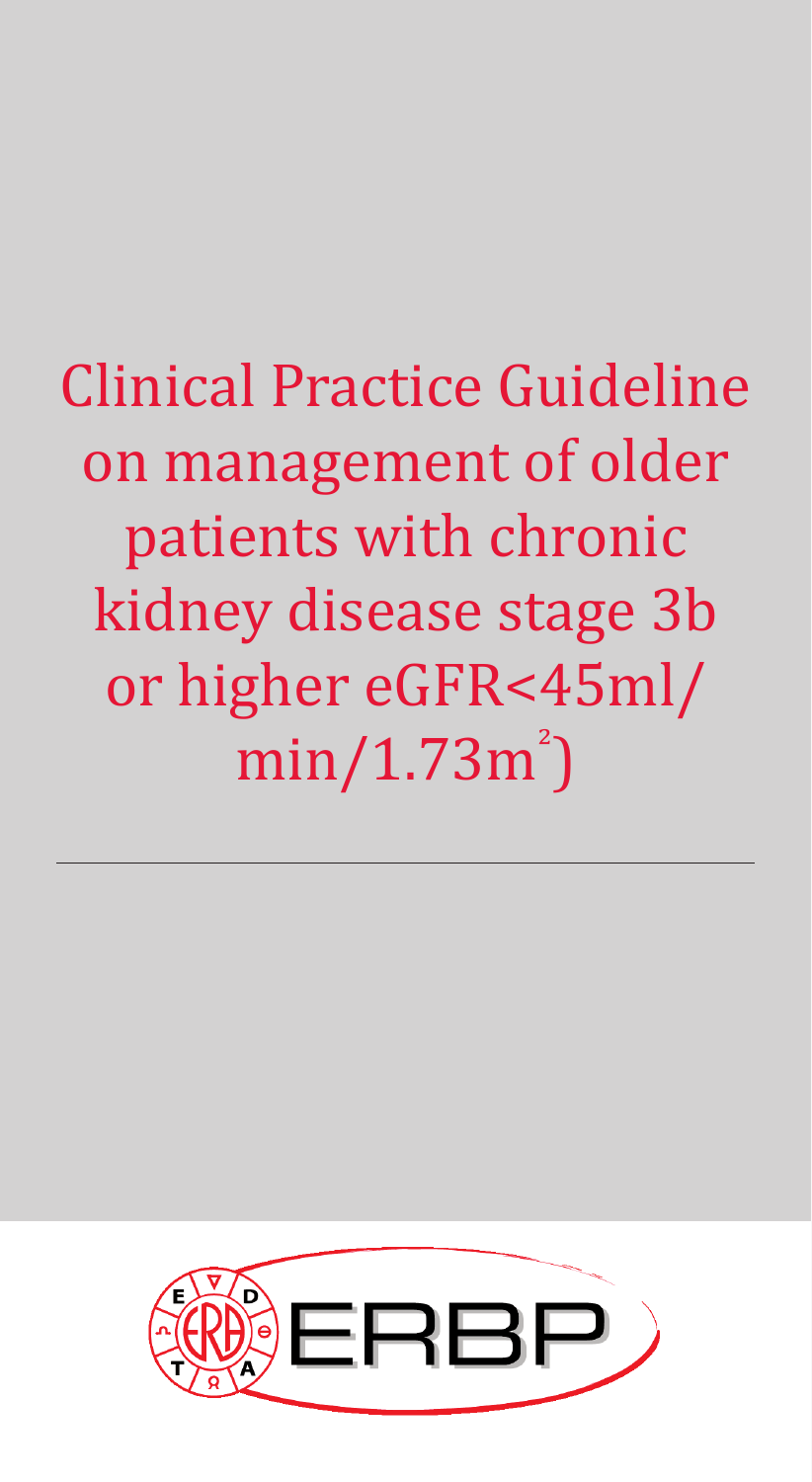Disclaimer:

This document is written on behalf of ERBP which is an official body of the ERA-EDTA (European Renal Association – European Dialysis and Transplant Association) and is based on the official Publication in Nephrology, Dialysis and Transplantation. ERBP only takes full responsibility for the original full guideline in English as published in http://ndt.oxfordjournals.org/content/31/suppl\_2/ii1.long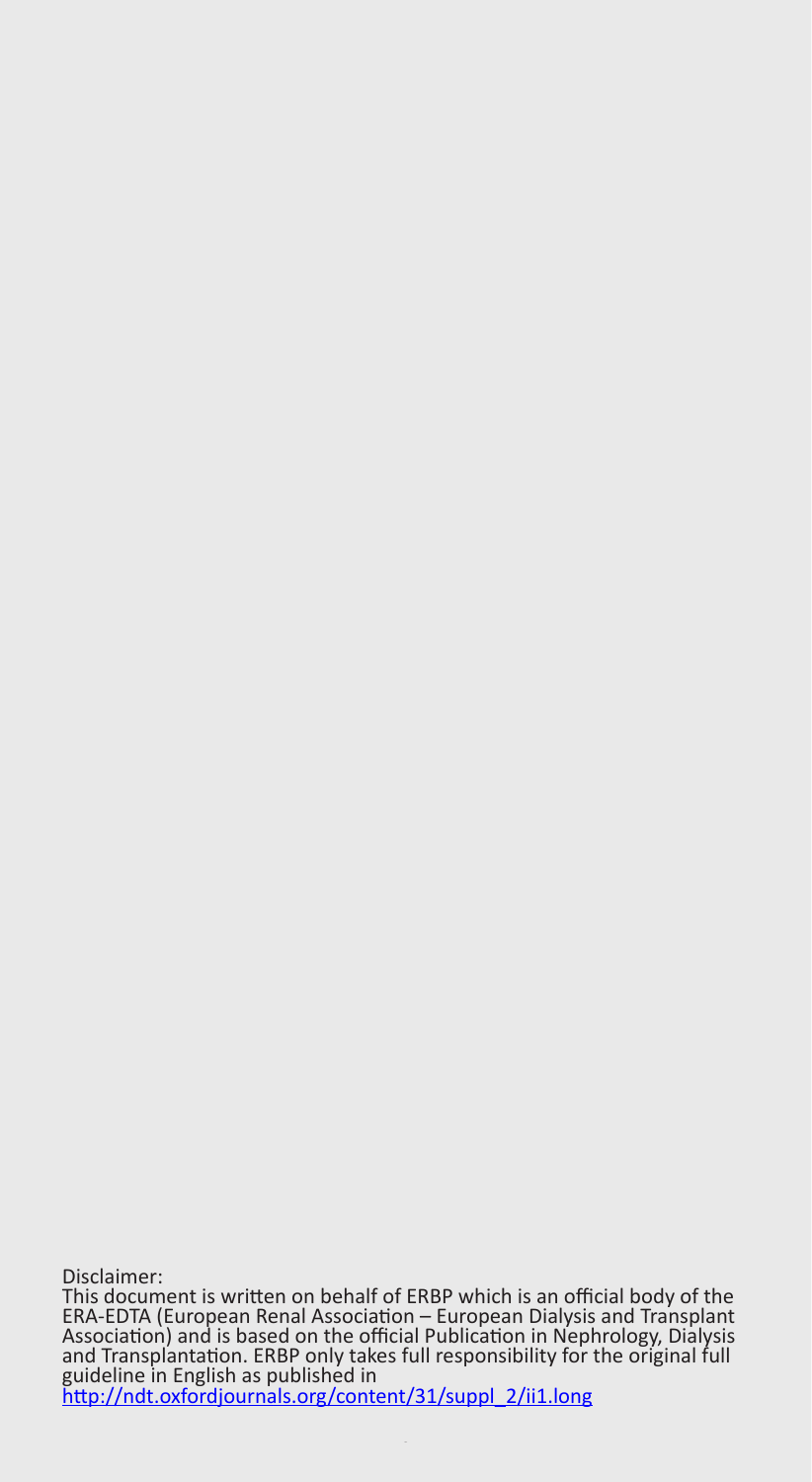# **CONTENTS**

| Proposed management pathway for older patients with advanced                                                                             |  |
|------------------------------------------------------------------------------------------------------------------------------------------|--|
| Q1: What parameter should be used in older patients (a) to<br>estimate kidney function (b) for dose adaptation purposes? 7               |  |
| Q2 What is the most reliable Risk Model Score to predict<br>progression of chronic kidney disease in older patients with a               |  |
| Q3: What is the most reliable risk prediction model to predict<br>mortality in older and/or frail patients with advanced CKD             |  |
| Q4 (a). What is the best alternative method to assess functional<br>decline in older and/ or frail patients with advanced CKD?  10       |  |
| Q4b: Are interventions aimed at increasing functional status<br>in older patients with renal failure (eGFR <45 mL/min/1.73m <sup>2</sup> |  |
| Q5a: Which is the best alternative to evaluate nutritional status in<br>older patients with advanced CKD 3b or higher                    |  |
| Q5b: Which interventions are effective in improving nutritional<br>status in older/frail patients with advanced CKD                      |  |
| Q6: What is the benefit of dialysis in frail and older patients? 14                                                                      |  |
|                                                                                                                                          |  |
|                                                                                                                                          |  |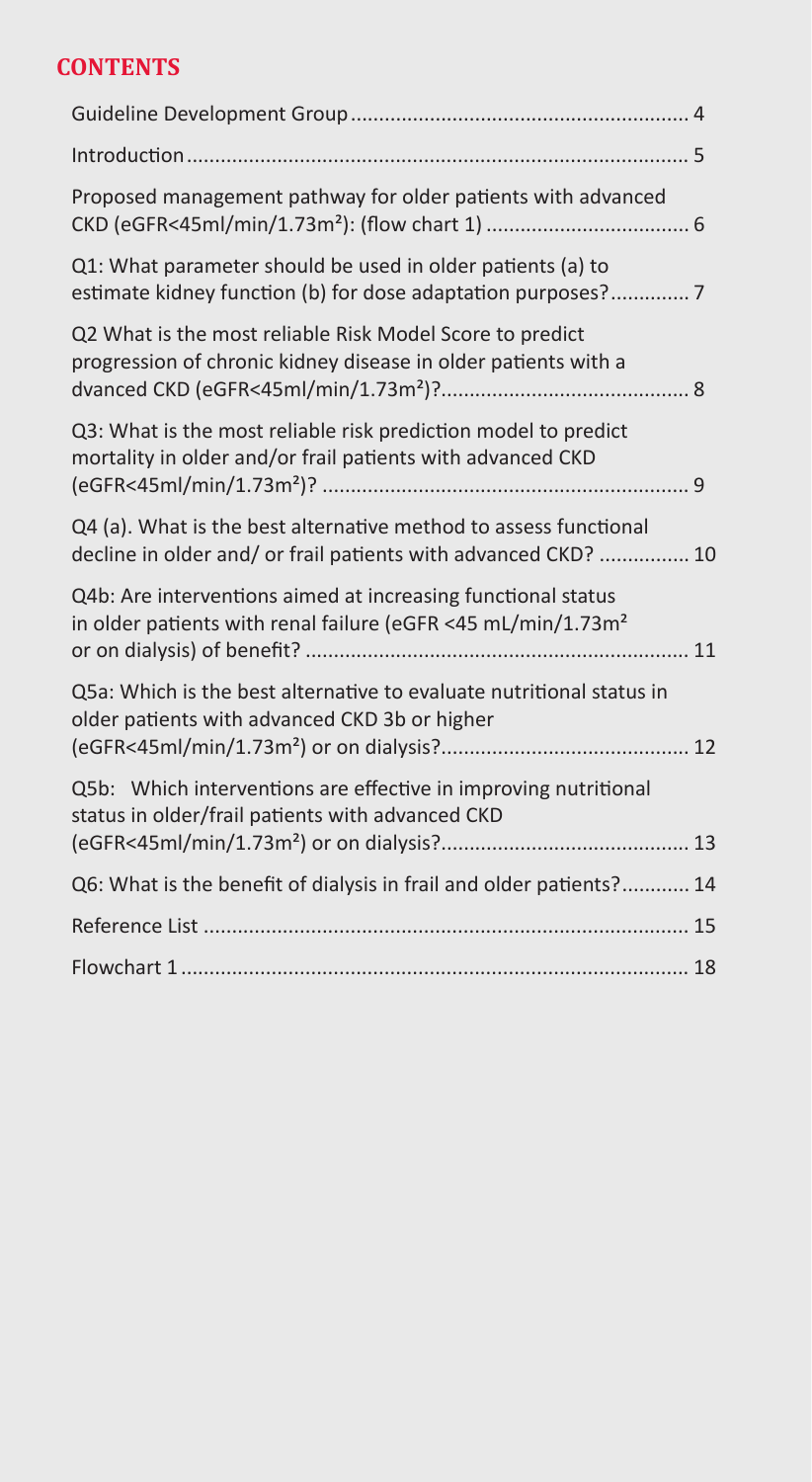## **Guideline development group**

**Ken Farrington, Co-chair.** Consultant Nephrologist, Renal Unit, Lister Hospital, Stevenage, Hertfordshire, UK.

**Adrian Covic, Co-Chair.** Consultant nephrologist, Clinic of Nephrology, C. I. Parhon University Hospital, Gr T. Popa, University of Medicine and Pharmacy, Iasi, Romania.

**Ionut Nistor.** Consultant nephrologist, Gr. T. Popa University of Medicine and Pharmacy, Iasi, Romania.

**Filippo Aucella.** Consultant nephrologist, Nephrology and Dialysis Unit at the Research Hospital "Casa Sollievo della Sofferenza", San Giovanni Rotondo, Italy.

**Naomi Clyne.** Consultant nephrologist, Skåne University Hospital, Lund, Sweden.

**Leen De Vos.** Resident Nephrologist, Department of Nephrology, Ghent University Hospital, Ghent Belgium.

**Andrew Findlay.** Consultant nephrologist, Lister Hospital, Stevenage UK.

**Denis Fouque.** Consultant nephrologist, Division of nephrology, Université de Lyon, UCBL, INSERM, Centre Hospitalier Lyon Sud, Pierre Benite, France.

**Tomasz Grodzicki.** Consultant Geriatrician, Department of Internal Medicine and Geriatrics, University Hospital of Krakow, Poland.

**Osasuyi Iyasere.** Specialist registrar, Renal Unit, Leicester Royal Infirmary, UK.

**Kitty J. Jager.** Epidemiologist, director of the ERA-EDTA registry, Department of Medical Informatics, Amsterdam Medical Center, Amsterdam, the Netherlands.

**Hanneke Joosten.** Consultant nephrologist and geriatrician, Department of internal medicine, Maastricht University Medical Centre, Maastricht, the Netherlands.

**Juan Florencio Macias.** Consultant geriatrician Faculty of Medicine, University of Salamanca, Salamanca, Spain.

**Andrew Mooney.** Consultant nephrologist, Renal Unit, St James's University Hospital, Leeds Teaching Hospitals NHS Trust, Leeds, UK.

**Evi Nagler.** Consultant Nephrologist, Renal Division, Ghent University Hospital, Ghent, Belgium.

**Dorothea Nitsch.** London School of Hygiene & Tropical Medicine, London, United Kingdom UCL Centre for Nephrology, Royal Free Hospital, University College London Medical School, London, United Kingdom.

**Maarten Taal.** Consultant Nephrologist, Department of Renal Medicine, Royal Derby Hospital, Derby, UK Division of Medical Sciences and Graduate Entry Medicine, University of Nottingham, Nottingham, UK.

**James Tattersall.** Consultant nephrologist, Leeds Teaching Hospitals Trust, Leeds, UK.

**Marijke Stryckers.** Resident nephrologist, department of nephrology, Ghent University Hospital, Ghent, Belgium.

**Dieneke van Asselt.** Consultant geriatrician, Department of Geriatric Medicine of the Radboud University Medical Center, Nijmegen,The Netherlands.

**Nele Van den Noortgate.** Consultant geriatrician, Department of Geriatric Medicine, Ghent University Hospital, Ghent, Belgium.

**Sabine van der Veer.** Implementation Specialist, Centre for Health Informatics, University of Manchester, Manchester, United Kingdom.

**Wim van Biesen (ERBP Chair).** Consultant nephrologist, Renal Division, Ghent University Hospital, Ghent, Belgium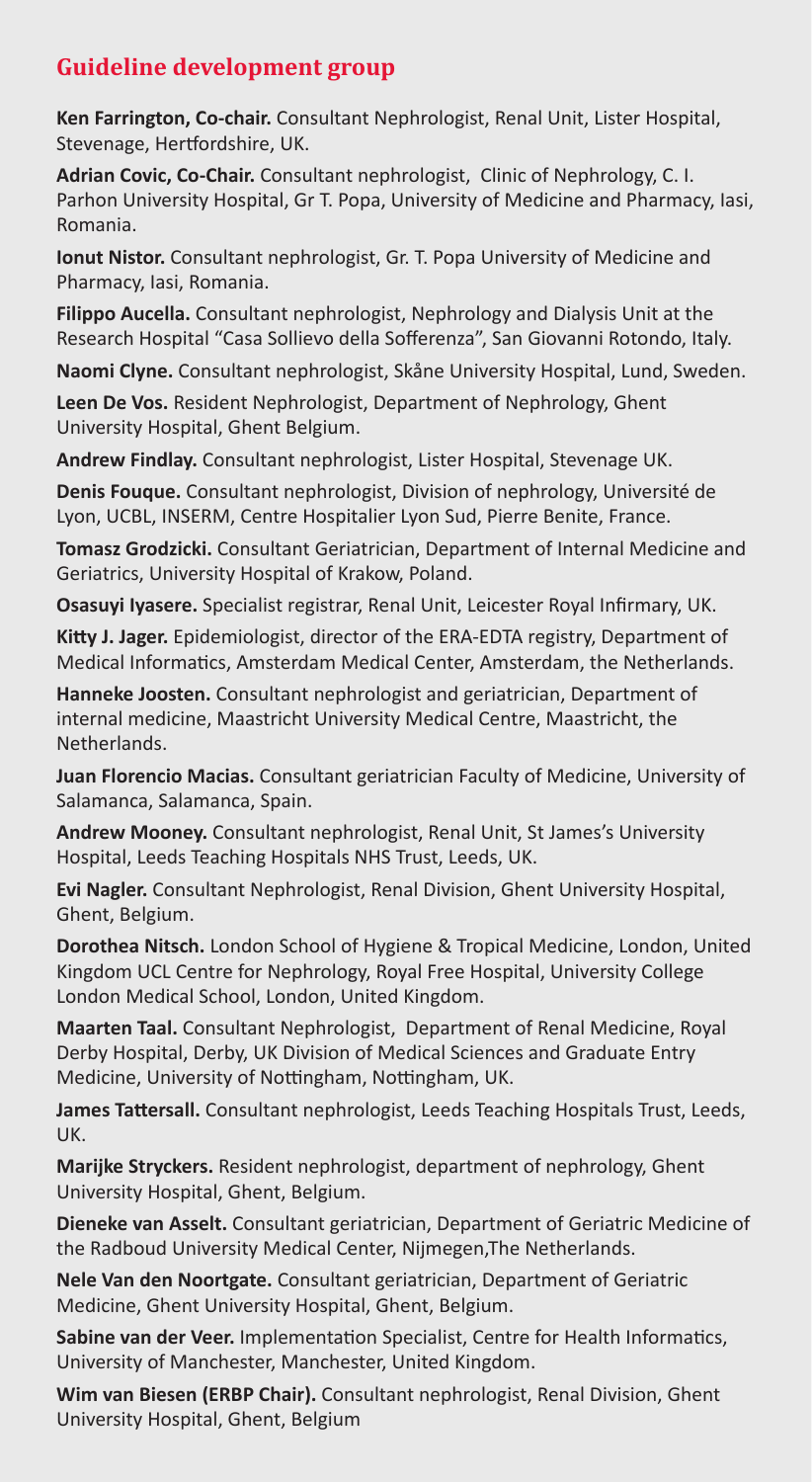### **Introduction**

Despite the growing number of frail and older patients with eGFR<45ml/ min/1.73m², most studies still exclude this population, so providing guidance on best practice in this setting remains problematic. Nevertheless there is a clear need to support patients, their families and healthcare professionals with evidence based guidance to enhance the quality of patient care and experience and to establish a transparent framework for service provision and development. A joint initiative of the European Renal Association-European Dialysis Transplant Association (ERA-EDTA) and the European Union Geriatric Medicine Society (EUGMS) was established to address this issue. Expert groups were set up to scope the project, prioritize topics, search the literature, critically examine the evidence and produce recommendations. The methods used have been fully described [1-3]. The current document summarises the main recommendations and their underlying rationales. The full guideline is freely available online and on the website of ERBP (www.european-renal-best- practice.org)[1]. In the following sections we have used the term "older" to refer to people aged over 65 years.

Disclaimer: this guideline was translated with approval of ERBP, the official guideline body of ERA-EDTA. However, ERBP only takes full responsibility for the original full guideline in English as published in Nephrol. Dial. Transplant. http://ndt.oxfordjournals.org/content/31/suppl\_2/ii1.long

http://www.european-renal-best-practice.org/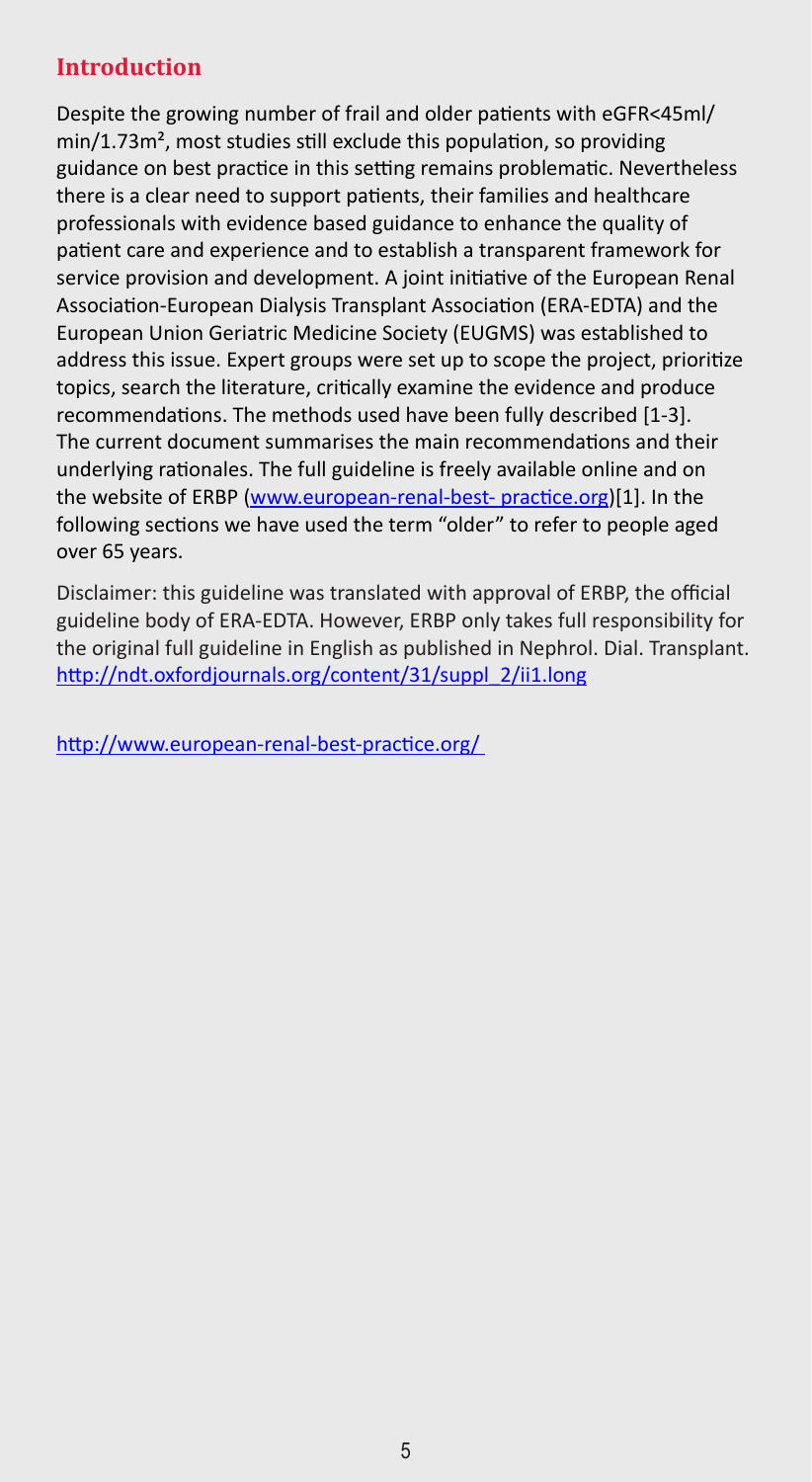## **Proposed management pathway for older patients with advanced CKD (eGFR<45ml/min/1.73m²): (flow chart 1)**

Not all older patients with an eGFR<45ml/min/1.73m<sup>2</sup> should be labelled as having kidney disease, since this may be part of physiological aging. Even for these patients however, awareness of eGFR is important for adjusting drug doses. Measurement of renal function in the older people has been considered in **Question 1**. Use of an estimation equation, taking into account potential sources of bias, such as underlying sarcopenia and/or malnutrition, is recommended.

Deciding which older patients with advanced CKD may benefit from closer nephrological follow-up requires consideration of factors including the likelihood of progression of CKD (considered in **Question 2**) and the probability of survival to end-stage (considered in **Question 3**).

The guideline development group considers that the Kidney Failure Risk Equation score [4;5] provides reasonable predictions of the risk of progression of kidney failure in older patients. Management options for those with a low predicted progression should focus on nephroprotection rather than preparation for dialysis or conservative care. The Bansal score [6] was considered to provide acceptable risk prediction of mortality in this setting. For those with a high Bansal score – i.e. at high risk of dying, management should focus on advance care planning and on nephroprotection, if considered appropriate. Since the Bansal score was developed in cohorts with a low prevalence of frailty, in those patients with low Bansal scores, frailty should be formally assessed, and if present the patient should be considered at higher risk and managed accordingly.

For patients with a high predicted risk for progression and with a low predicted risk for mortality, and in all cases of clinical equipoise, a shared decision approach should consider options for renal replacement therapy and conservative management (considered in **Question 6**). The REIN score [7] provides a reasonable estimate of short-term mortality risk should dialysis be commenced.

Older patients with advanced CKD (eGFR<45ml/min/1.73m²) should be regularly screened for functional impairment (considered in **Question 4**) and malnutrition (considered in **Question 5**) to identify those likely to benefit from more in depth assessment and intervention. Interventions to improve nutritional and functional status were evaluated and recommendations formulated.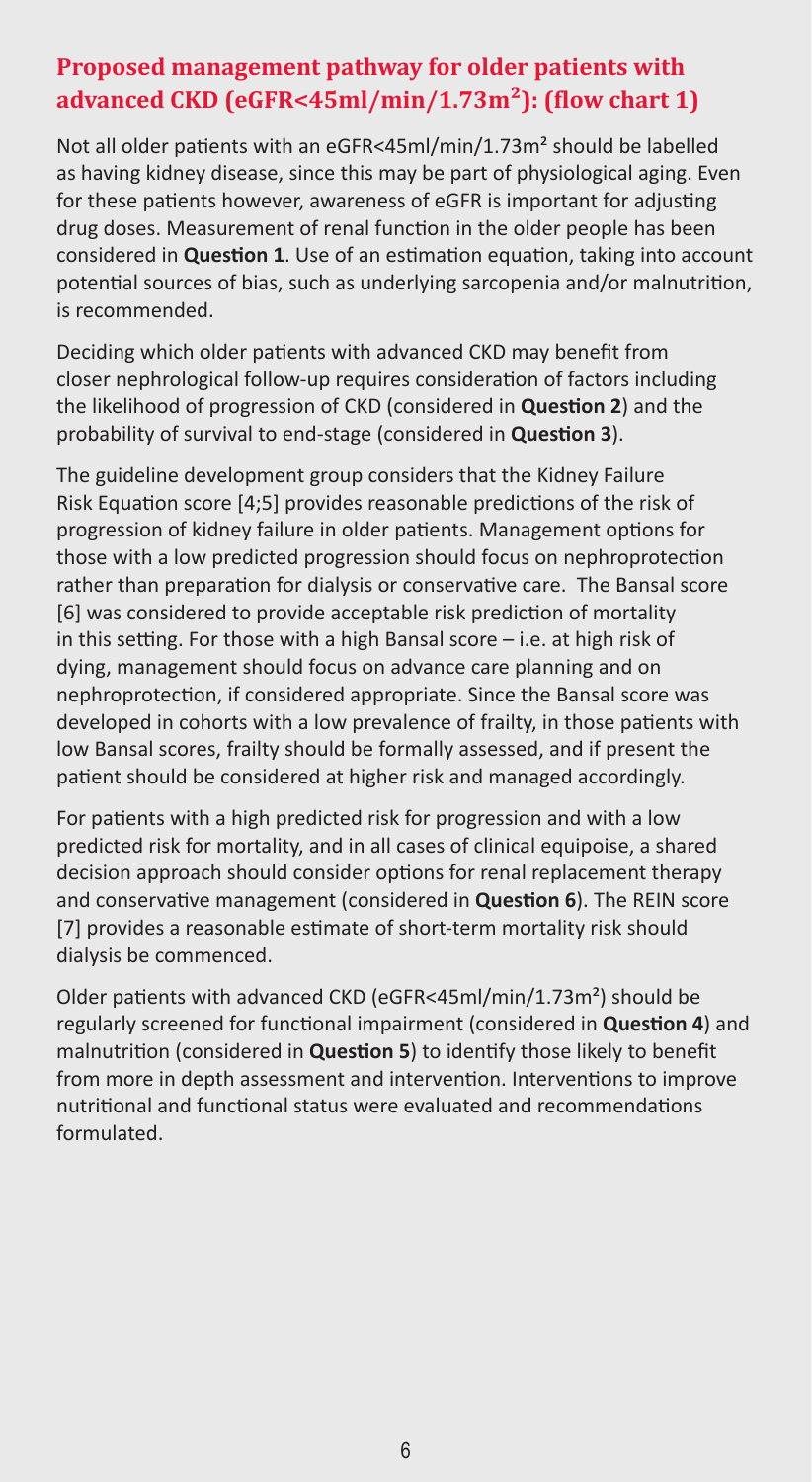# *Q1: What parameter should be used in older patients (a) to estimate kidney function (b) for dose adaptation purposes?*

1.1 We recommend using estimating equations which correct for differences in creatinine generation rather than plain serum creatinine measurements to assess kidney function in older patients (**1A**).

1.2 We recommend that there is insufficient evidence to prefer one estimating equation over another since all perform equally and substantial misclassification can occur with any of these equations when used in older patients with differing body composition (**1B**).

1.3 We recommend formal measurement of kidney function if more accurate and precise estimation of GFR is required (**1B**). We suggest use of CKD-EPICr-Cys may be an acceptable alternative (**2C**).

1.4 We recommend taking account of kidney function when prescribing drugs whose active forms or metabolites are renally cleared (**1A**).

1.5 We suggest that for drugs with a narrow toxic/therapeutic range, regular measurement of serum concentrations can provide useful information. Differences in protein binding in relation to uraemia may necessitate use of different target levels of total drug concentration (**2C**).

#### *Advice for clinical practice*

- 1. Kidney function can vary over time and should be monitored serially using the same equation.
- 2. Estimating equations cannot be reliably used in patients with acute changes in kidney function.
- 3. Use of different equations, even if well established, can result in different classifications of CKD stage for the same creatinine value from the same patient.
- 4. Serum levels of drugs depend upon absolute rather than body size corrected clearance.
- 5. Formulae other than Cockcroft and Gault return eGFR, already corrected for body surface area (BSA) in units of ml/min/1.73m². Drug dosing requires adjustment in proportion to absolute clearance in units of ml/min. To convert eGFR to absolute clearance, multiply eGFR by BSA/1.73.

#### *Rationale*

Methods to accurately assess true GFR (Cr-EDTA, Inulin clearance or Tc-DPTA) are impractical for use in routine clinical practice. Various formulae, either based on creatinine and/or cystatin, are in widespread use but there is no consensus about which formula should be used in older patients with advanced CKD. As aging is associated with declining GFR, but also with reduced creatinine generation due to loss of muscle mass, reduced physical activity, and decreased food intake, recommendations for the general population cannot necessarily be extrapolated to this subgroup. In addition, use of prescription drugs also tends to be high in older patients with advanced CKD. CKD management, referral practices, and safe use of renally excreted drugs, may be compromised if renal function is incorrectly estimated.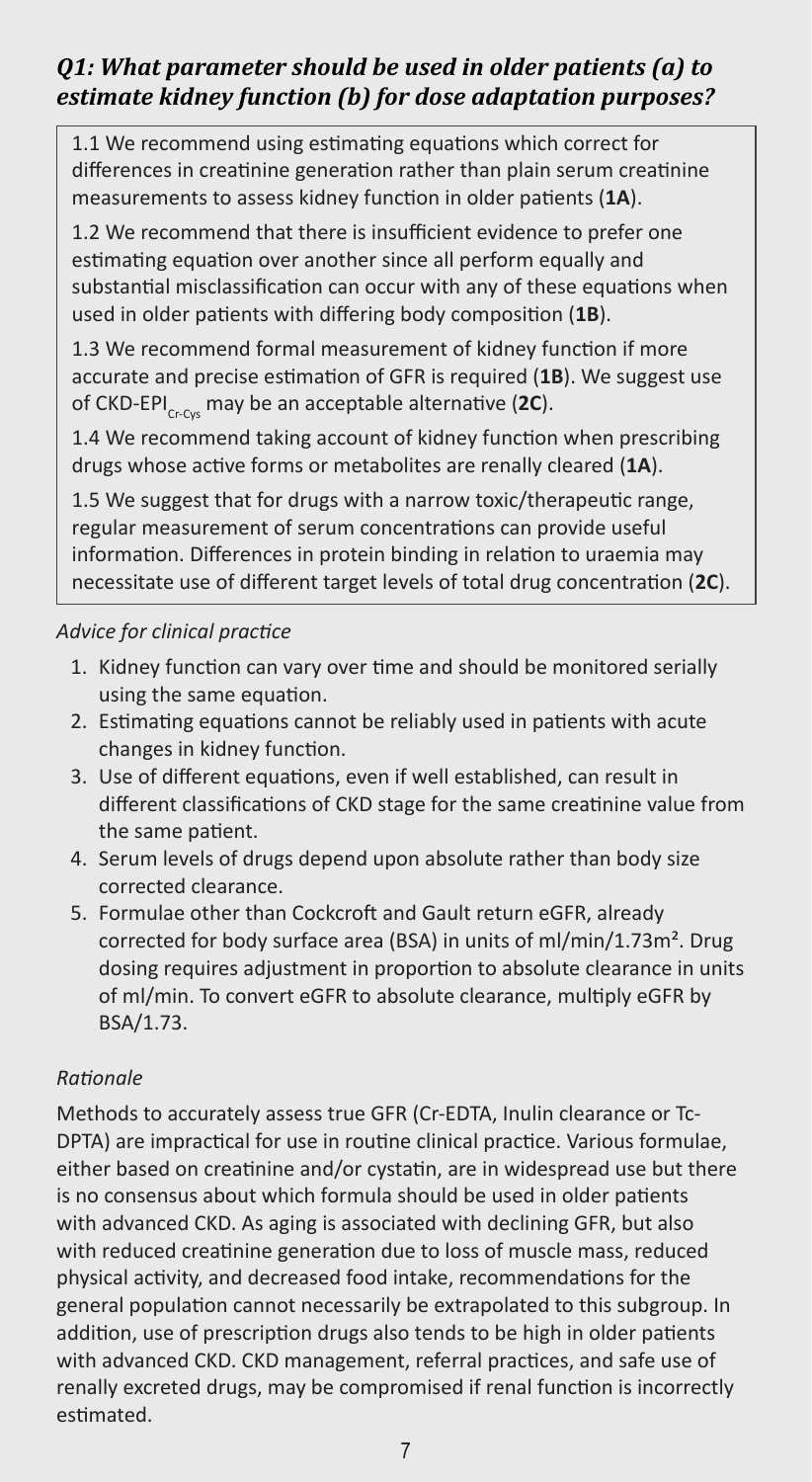Evidence suggests that, though serum creatinine concentration alone is insufficient to allow correct estimation of GFR in older people without some correction for creatinine generation, none of the established formulae consistently outperforms the others. Substantial reclassification in CKD stages has been demonstrated when different formulae are used to correct the same patient's serum creatinine estimate. Relative performance is influenced by the methodology of creatinine measurement and the casemix of the cohort (age, CKD stage and prevalence of frailty). If more exact knowledge of kidney function is sought, formal GFR measurement should be considered, though such testing may be laborious and expensive. Use of the CKD-Epi<sub>cr-cys</sub> equation may be a useful alternative since this may improve the eGFR estimate. For drugs or their active drug metabolites that are cleared by the kidneys, dosing should be adapted to renal function. Hypoalbuminemia associated with malnutrition/inflammation and uraemiarelated changes in protein binding may increase serum levels of the unbound (active) form of some drugs, which may require lower total concentrations to be targeted.

## *Q2 What is the most reliable Risk Model Score to predict progression of chronic kidney disease in older patients with advanced CKD (eGFR<45ml/min/1.73m²)?*

We recommend that the 4-variable Kidney Failure Risk Equation performs sufficiently well for use in older patients with advanced CKD and eGFR<45ml/min/1.73m² (**1B**).

#### *Rationale*

The purpose of this question is to provide guidance to clinicians on how best to estimate the risk of progression of CKD to end-stage kidney disease (ESKD) in older patients. Twwhis is important because the prevalence of CKD increases sharply with age [8] such that almost 50% of people aged over 70 years have CKD stage 3-5, though only a minority progress to ESKD [9-11]. We therefore need robust methods to identify those at high risk of progression so that they can be offered optimal nephroprotective therapy and timely preparation for renal replacement therapy (RRT). Preparation for RRT in older people may be protracted due to multi-morbidity and frailty. Risk prediction is challenging because GFR decline may not be linear[12] and rapid decline may occur due to relatively unpredictable episodes of acute kidney injury (AKI)[13] to which older people are at greater risk.

It is also important to consider the competing risk of death in older people. In those aged 65 years and more, the risk of ESKD exceeds that of death only in those with eGFR<15ml/min/1.73m²[14]. Hence identification of the majority who are at low risk of progression could avoid the morbidity and stress associated with unnecessary interventions in preparation for RRT. Older people are often excluded from studies to evaluate nephroprotective interventions or develop risk prediction scores for CKD, so it is not clear whether scores developed in younger people will perform adequately well in older people.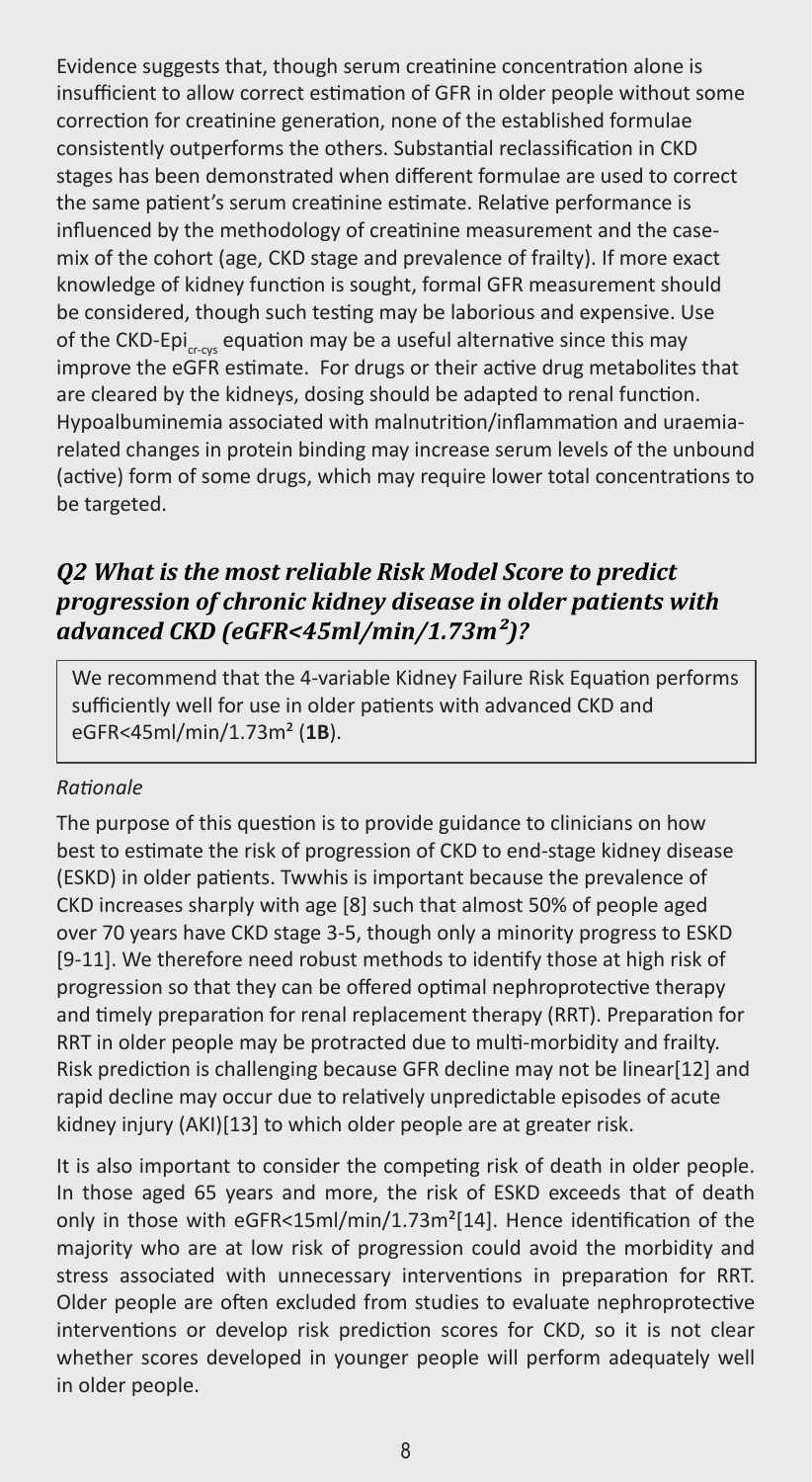We found that the 4-variable Kidney Failure Risk Equation developed by Tangri et al [4;5] performed well in younger and older groups, was well-validated and we recommend it for clinical use. A correction factor may need to be applied in non-North American populations. The 8-variable score performed only marginally better than the 4-variable. Only basic demographic and laboratory data are required for the 4-variable score, enabling a risk estimate to be generated automatically by laboratory computer systems.

## *Q3: What is the most reliable risk prediction model to predict mortality in older and/or frail patients with advanced CKD (eGFR<45ml/min/1.73m²)?*

3.1 We suggest using the Bansal score to predict individual five year risk of death before ESKD in older people with CKD stage 3 to 5 (**2C**).

3.2 We suggest that in patients at low risk on the Bansal score, a formal assessment of frailty be carried out as stated in 4.a. Frail patients should be managed as high risk (**2C**).

3.3 We suggest the REIN score be used to predict the short term/6 month risk for mortality in older patients with CKD stage 5 (**2B**).

#### *Rationale*

Counselling older people with advanced CKD on treatment options requires reliable estimates of an individual's absolute probability of death within a given time frame, both with and without starting dialysis. Correctly identifying those people likely to die within the next few months, regardless of whether renal replacement therapy is started, may avoid them being subjected to the added burden of the dialysis pathway. On the other hand, identifying those likely to live longer, may inform shared decisions, balancing quality versus quantity of life. Few available risk prediction models have targeted older people with advanced CKD. Fewer still have been tested in populations outside those used to develop them. Hence it unclear whether existing models reliably help estimate risk of death in older people with advanced CKD.

We found that the Bansal risk prediction model had the best credentials to be recommended as a tool for predicting the absolute probability of death within five years for older people with CKD stage 3 to 5 not on dialysis[6]. The model includes nine readily available demographic, clinical and biochemical predictors: age, sex, ethnicity, eGFR, urinary albumin-tocreatinine ratio, diabetes, smoking, history of heart failure, and stroke. Model discrimination was moderate in both development and validation cohorts (c-statistic 0.72 and 0.69, respectively). External validation is lacking in cohorts including a substantial proportion of frail older patients. Since frailty is an independent risk factor for mortality [15], we hesitate to recommend the score as the sole means of predicting mortality in this population. A high Bansal score will deliver a reliable prediction irrespective of the presence of frailty, but in those with a low score, a validated frailty score is likely to contribute useful additional information on mortality.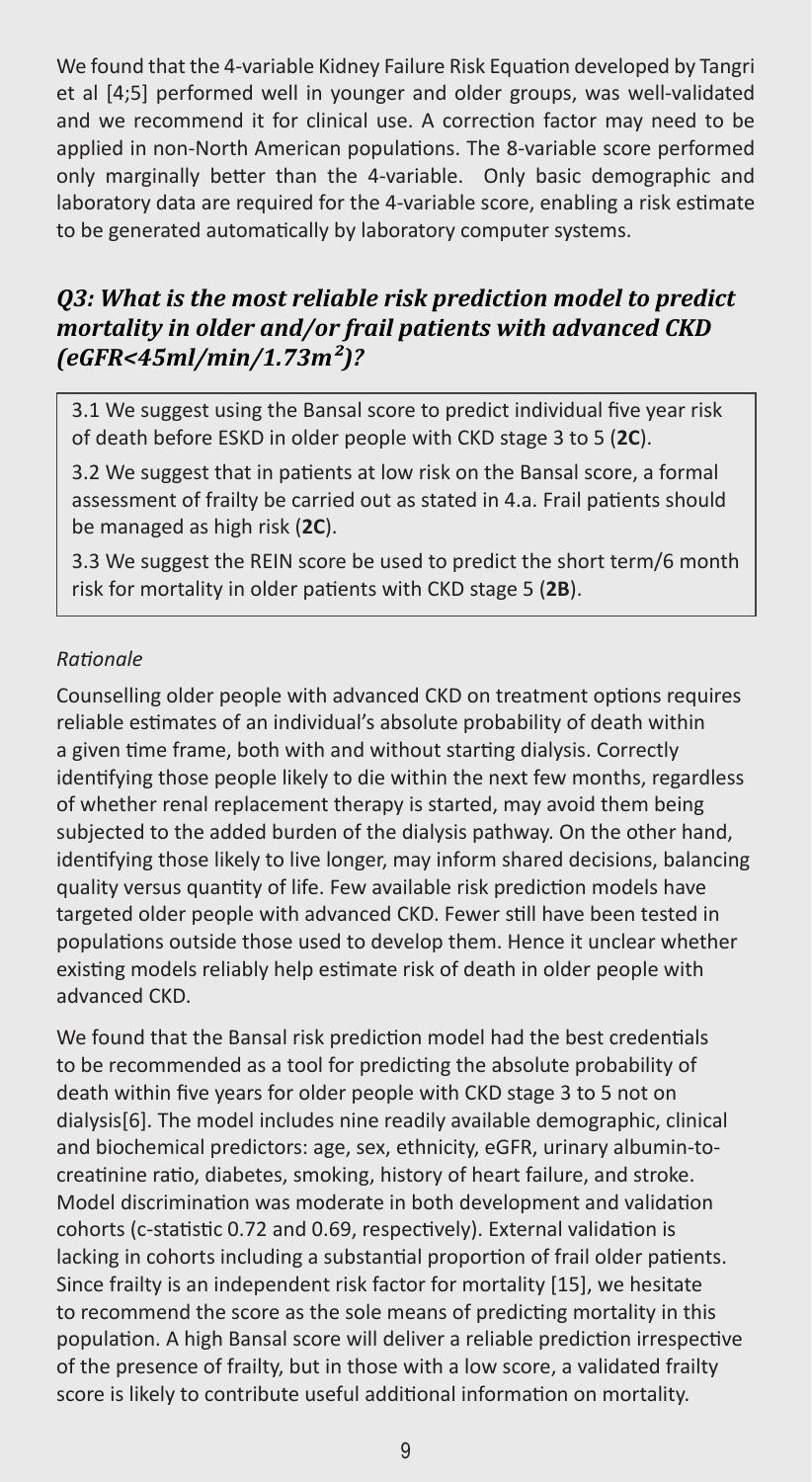We found one validated risk prediction model developed from the REIN registry, estimating risk of death at three months following dialysis initiation in older people with ESKD (the REIN score) [7]. The model included nine demographic, clinical and biochemical predictors: age, sex, history of congestive heart failure, peripheral vascular disease, dysrhythmia, cancer, severe behavioural disorder, mobility and baseline serum albumin concentration. Model discrimination was moderate (c-statistic in the internal validation cohort was 0.75). A second risk prediction model estimating risk of death at six months following dialysis initiation in older people [16], developed and internally validated in smaller cohorts from the same registry, had slightly inferior model discrimination (c-statistic 0.7).

# *Q4 (a). What is the best alternative method to assess functional decline in older and/ or frail patients with advanced CKD?*

4a.1 We recommend a simple score be used on a regular basis to assess functional status in older patients with CKD stage 3b-5d with the intention to identify those who would benefit from more in depth geriatric assessment and rehabilitation (**1C**).

4a.2 We recommend that most simple scores, including self report scales and field tests (sit to stand, gait speed or 6 minute walk test) have comparable and sufficient discriminating power to identify patients with decreased functional status (**1C**).

#### *Advice for clinical practice*

- On a regular basis implies 6-8 weekly for dialysis patients and at least at every clinic visit for patients with CKD stage 3b – 5 who are not yet on dialysis
- Frailty scores are interlinked with functional status and can provide additional information during assessment and shared decision making on management options.

#### *Rationale*

Chronic Kidney Disease (CKD) is an independent risk factor for functional impairment and frailty and functional decline is associated with adverse outcomes including excess mortality and hospitalisation [17]. There is also evidence that interventions may reduce functional decline [18]. Several tools have been developed to assess the various domains of physical function in patients with CKD [19]. These have been categorised into laboratory based measures of physiologic impairment, measures of mobility and performance capacity which are either self-reported or obtained from field tests, and measures of physical activity. There is however no consensus on the most appropriate tool for assessing physical function in older patients with advanced CKD

Evidence suggests that functional decline in older patients with CKD can feasibly be assessed using a combination of self- reporting and field tests. Such screening can help identify patients at risk who should be further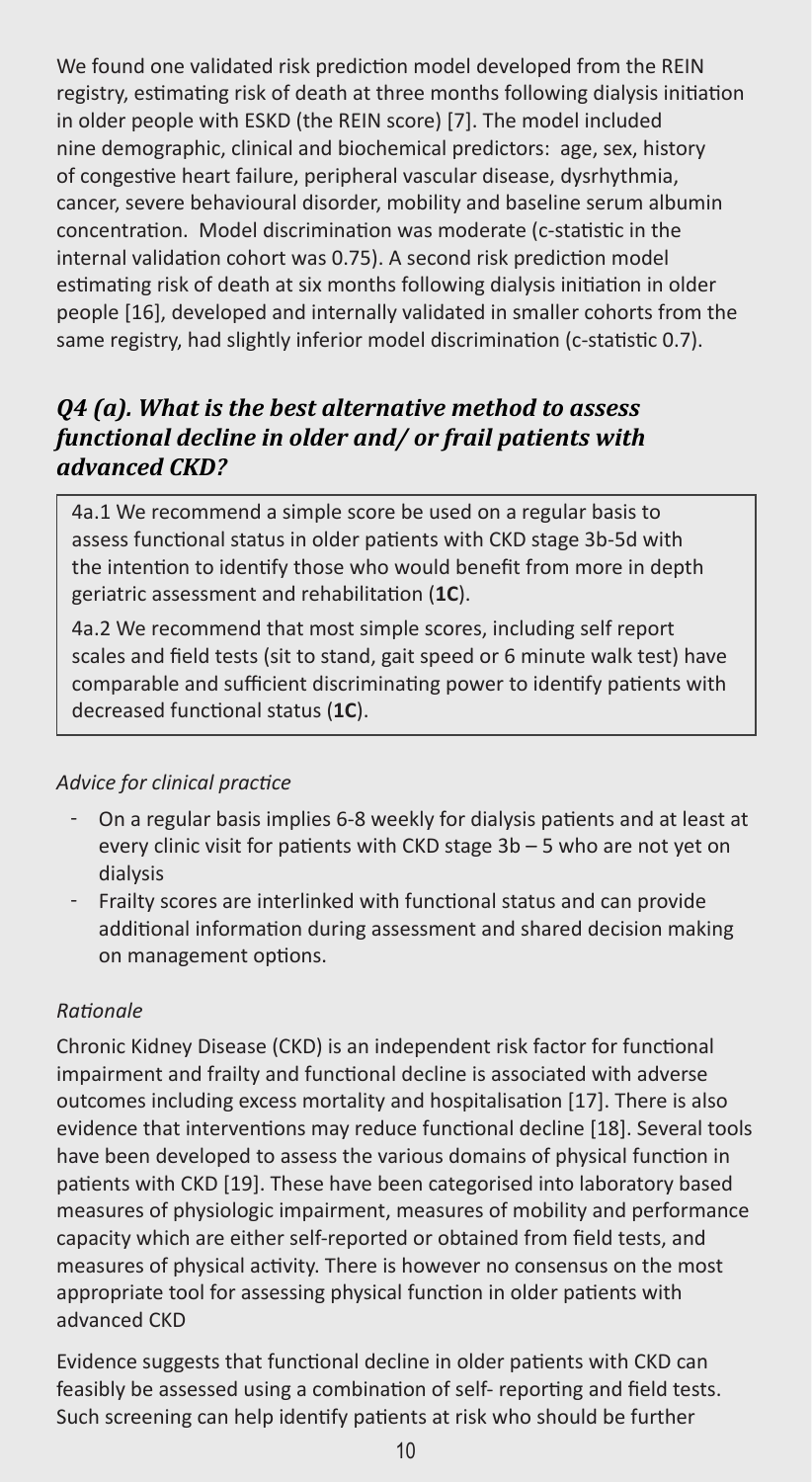evaluated by an experienced physician and/or multi-disciplinary team. The evidence suggests that all simple scores and tests perform reasonably well. None stands out as being specifically relevant for this particular cohort. Selfreport measures of physical performance are simple, easy to use, reliable with good internal consistency, and predictive of adverse outcomes including mortality and hospitalisation. It is unclear though, how sensitive they are to changes over time. Field tests of mobility and physical performance such as Sit to Stand, gait speed and the 6 minute walk have been validated in cohorts that include older CKD patients. They have been shown to have good test – retest and interrater reliability, whilst also being predictive of adverse outcomes. They have also been shown to respond to interventions aimed at improving functional status. Physiologic measures such as vO2 max are difficult to incorporate into practice and have a limited role in this setting.

## *Q4b: Are interventions aimed at increasing functional status in older patients with renal failure (eGFR <45 mL/min/1.73m² or on dialysis) of benefit?*

4b.1 We recommend that exercise has a positive impact on the functional status of older patients with CKD stage 3b or higher (**1C**).

4b.2 We suggest that exercise training be offered in a structured and individualized manner to avoid adverse events (**2C**).

#### *Advice for clinical practice*

- "Individualized" means that the prescription is tailored to the needs and capacities of the patient. This can ideally be achieved by involving a clinical physiotherapist to prescribe a mix of strength and endurance exercises on a regular basis within the physical limitations of the patient.
- Combined strength and endurance exercise should be provided on a regular basis.
- In patients on haemodialysis exercise training can be administered during the first two hours of the dialysis session.
- Regular follow-up is important in order to optimize adherence and adjust the exercise intensity.
- The evidence on positive outcomes of exercise tends to originate from programmes benefitting from intensive involvement of motivated physiotherapy teams.
- There is little evidence that augmented dialysis improves functional status in the absence of multidisciplinary physiotherapy and nutritional interventions.

#### *Rationale*

Due to the ageing of the CKD population and the associated increase of frailty in this group, it is important to formulate guidelines on how to maintain or improve functional status in an older CKD population. This question explored evidence regarding interventions that effectively improve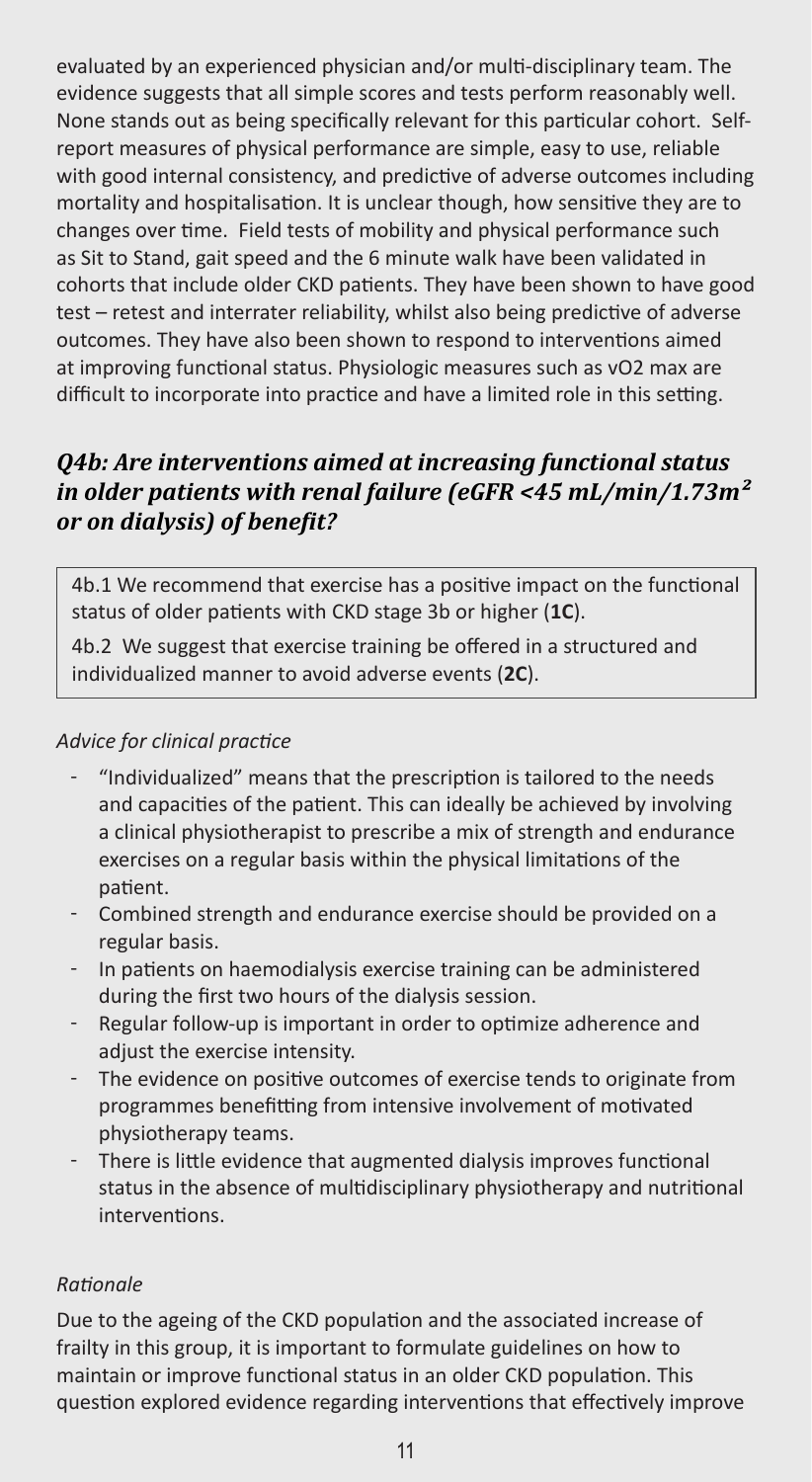functional status in frail older people with advanced CKD stages 3B or higher (eGFR<45ml/min/1.73m²) or on maintenance dialysis.

The available evidence is consistent in supporting a positive impact on the physical, functional and psychological well being of CKD patients who perform exercise. Older patients with CKD were able to respond with increased physical function to exercise training. None of the studies reported any adverse events or negative effects, which supports the safety and feasibility of exercise training in this setting. However all patients had been carefully screened by a physician before participation. Furthermore studies were generally small, and there was a high risk for selection bias. In addition it is noteworthy that exercise programmes were closely monitored by a team including a physiotherapist, and that most adapted the intensity of the exercise to the individual capacity of the patient. This may account for some of the benefits described and the lack of adverse events. The guideline development group therefore suggests that exercise programmes are supervised by a physiotherapist as a part of structured multi-disciplinary programme

## *Q5a: Which is the best alternative to evaluate nutritional status in older patients with advanced CKD 3b or higher (eGFR<45ml/min/1.73m²) or on dialysis?*

5a.1 We recommend the Subjective Global Assessment (SGA) as the gold standard to assess nutritional status of older patients with CKD stage 3b or higher (eGFR <45ml/min) (**1C**).

5a.2 We suggest that in older patients on haemodialysis, a score including serum albumin, body mass index, serum creatinine/body surface area and normalised Protein Nitrogen Appearance (nPNA) may be used to assess nutritional status (**2D**).

#### *Rationale*

Important nutritional deficiencies occur in patients with advanced CKD stage 3b or higher (eGFR<45ml/min) as a result of metabolic defects, chronic inflammation, loss of appetite, repeated surgical interventions or infectious episodes [20]. This may lead to a state of protein-energy wasting which is common in patients approaching the need for dialysis [21]. Further deterioration may occur post dialysis initiation and nutritional status is a strong predictor of survival in dialysis patients. Older patients are at high risk of wasting because of reduced appetite and a high prevalence of multimorbidity, social isolation and depression. In an aging dialysis population it is important to identify reliable, easy to use tools which allow routine assessment of nutritional status, so that patients at risk can be considered for further assessment and management.

We found a high degree of consensus among studies that SGA provides an acceptable estimate of nutritional status, is related to relevant patient outcomes (morbidity and mortality) and that it is sufficiently sensitive to reliably capture changes in nutritional status. SGA is reasonably easy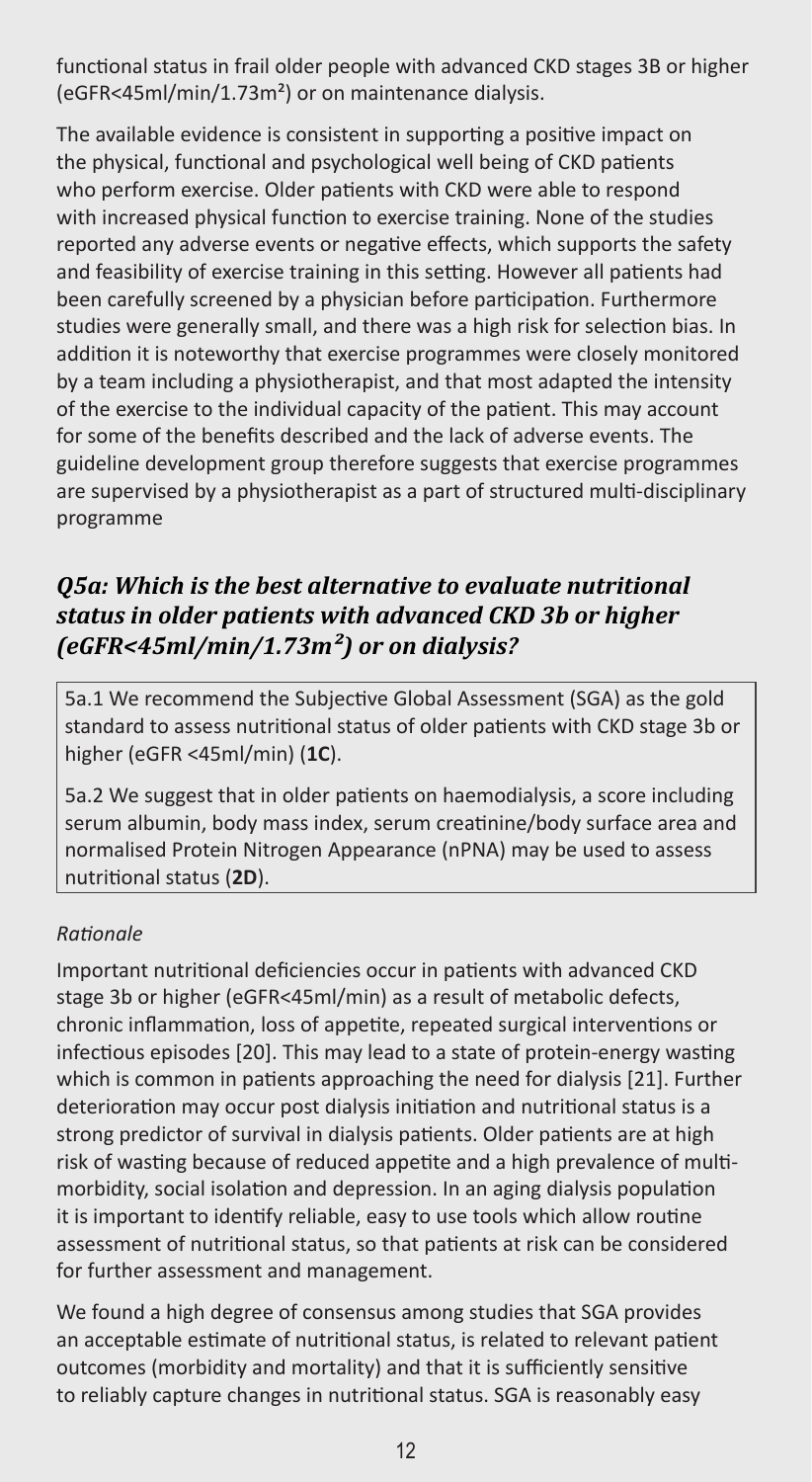to perform, relatively brief and can thus be used on a routine basis. The guideline development group suggests the use of SGA as a gold standard for routine assessment of nutritional status. For older patients on dialysis, a score including serum albumin, body mass index, serum creatinine normalised to body surface area and nPNA may be used to assess nutritional status [22]. It has been shown to have an acceptable predictive value for mortality and improvements in the score are associated with improved outcomes. External validation though is lacking.

## *Q5b: Which interventions are effective in improving nutritional status in older/frail patients with advanced CKD (eGFR<45ml/min/1.73m²) or on dialysis?*

5b.1 We suggest a trial of structured dietary advice and support with the aim of improving nutritional status (**2C**).

*Advice for clinical practice:*

- Preserving nutritional status should prevail over any other dietary restriction.
- There is insufficient evidence to prefer intravenous (intradialytic) nutritional support over oral nutritional support.
- Correcting metabolic acidosis by oral supplementation is safe and cheap.

#### *Rationale*

Malnutrition and protein energy wasting are prevalent in the older patients with advanced CKD (eGFR<45ml/min/1.73m²) and are associated with excess mortality [20-22]. Improvements in nutritional status have been reported to improve clinical outcomes, but though a variety of nutritional, pharmacological and dialytic interventions have been suggested, hard evidence from well-controlled and sufficiently powered randomized studies is lacking. Patients with advanced CKD (eGFR<45ml/min/1.73m²) are often placed on restrictive diets. For older patients these restrictions often come on top of many other factors which potentially compromise nutritional intake, such as social deprivation, functional and cognitive impairment, multi-morbidity, dental problems, depression, and polypharmacy. For all these reasons, there remains uncertainty about optimal nutritional care for the older patient with advanced CKD, and a need for evidence based guidelines on the prevention and management of malnutrition in this setting.

Most studies of oral nutritional supplements reported statistically significant improvements of nutritional parameters including serum albumin and SGA. Similar improvements were demonstrated with intradialyic parenteral nutrition, though in one RCT this therapy conferred no additional benefit over oral supplements [23]. Correcting metabolic acidosis by oral sodium bicarbonate improved albumin and/or SGA and appeared safe [24;25]. Studies of other pharmacological interventions including recombinant Growth hormone and nandrolone decanoate were largely anecdotal. There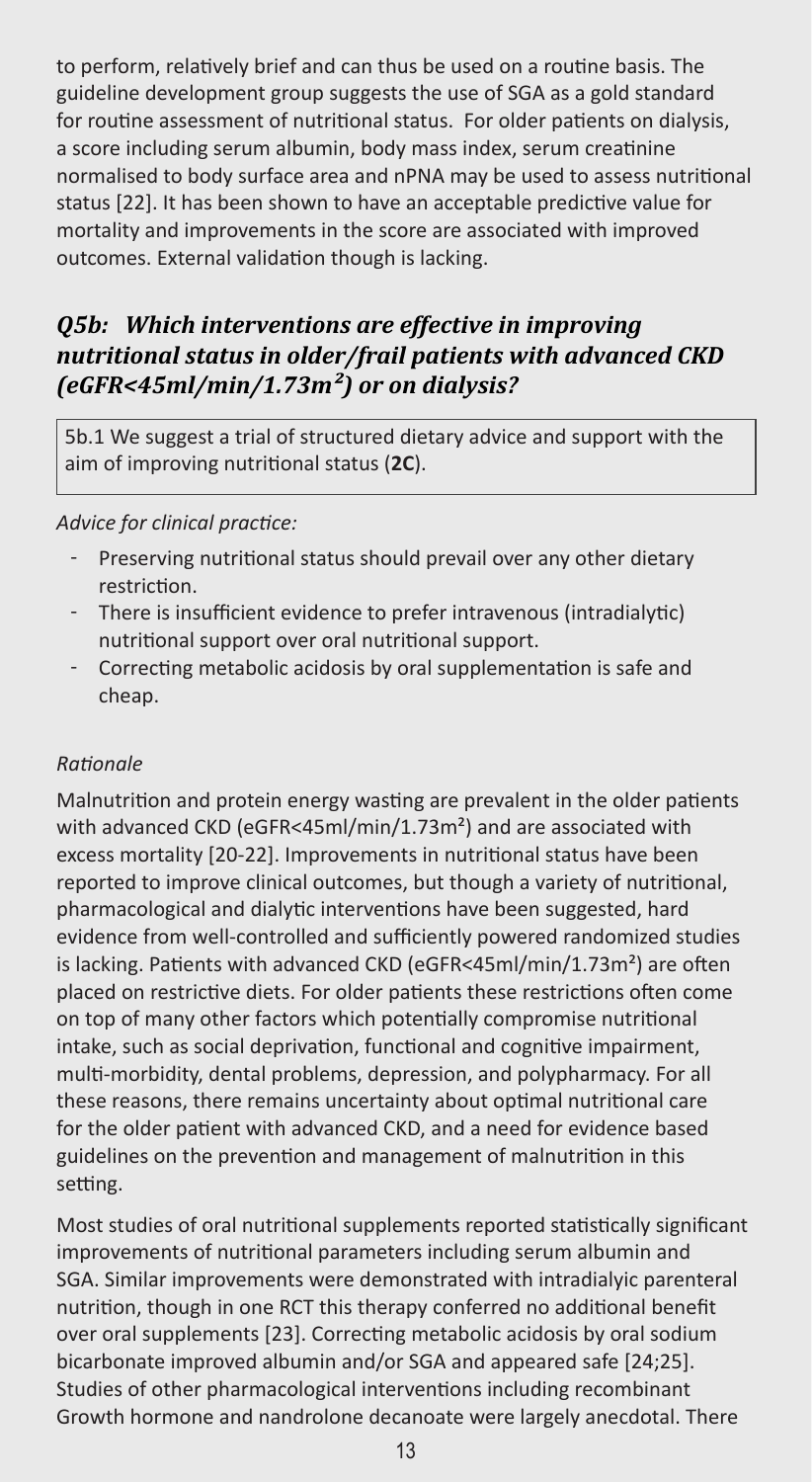was only one study of the effect of care by dieticians which suggested an independent association between longer than 12 months pre-dialysis care by a dietician and improved survival during the first year on dialysis [26]. In general the quality of evidence was poor, consisting largely of single centre observational studies with low patient numbers and short follow up. There were few RCTs. There was no consensus on the definition of nutritional status, inclusion criteria, or on which surrogate outcomes are relevant in this population. No studies addressed the impact of nutritional intervention on mortality. All these factors make it difficult to assess the effectiveness of these interventions.

# *Q6: What is the benefit of dialysis in frail and older patients?*

6.1 We recommend use of validated tools as explained in Q2 and Q3 to project likely outcomes and help decide the appropriateness of discussing options for renal replacement therapy (see flow chart 1).

6.2 We recommend that the option for conservative management be discussed during the shared decision making process on different management options for end stage renal disease (**1D**).

6.3 We recommend the REIN score can be useful to stratify short term/6 month mortality risk of patients intending to start renal replacement therapy (**1C**).

#### *Advice for Clinical Practice*

- Evidence on this topic derives from observational studies only
- For frail, older patients with stage 5 CKD the survival benefits of dialysis over conservative management are uncertain
- Probability, life expectancy, Quality of Life impact and experience of being on dialysis, are difficult concepts. Use of patient friendly tools to help visualize these concepts and may be helpful in enhancing patient understanding of the implications of different treatment options.
- Multidisciplinary assessment of older patients with stage 5 CKD should include cognitive function, frailty, comorbidities, and nutritional, functional and psychosocial factors

#### *Rationale*

#### *Why this question?*

The number of older patients receiving dialysis treatment has increased dramatically over recent years. Mortality is particularly high in this group and a substantial part of this is due to dialysis withdrawal [27]. The extent to which dialysis improves survival in frail older patients over conservative management (CM), if at all, is unclear [28;29]. Undertaking dialysis also impacts on quality of life. Providing some symptom relief comes at the cost of significant burdens for the patient, their families and carers. Hence difficult decisions have to be made about whether any potential survival benefits for a particular individual are acceptable to that individual taking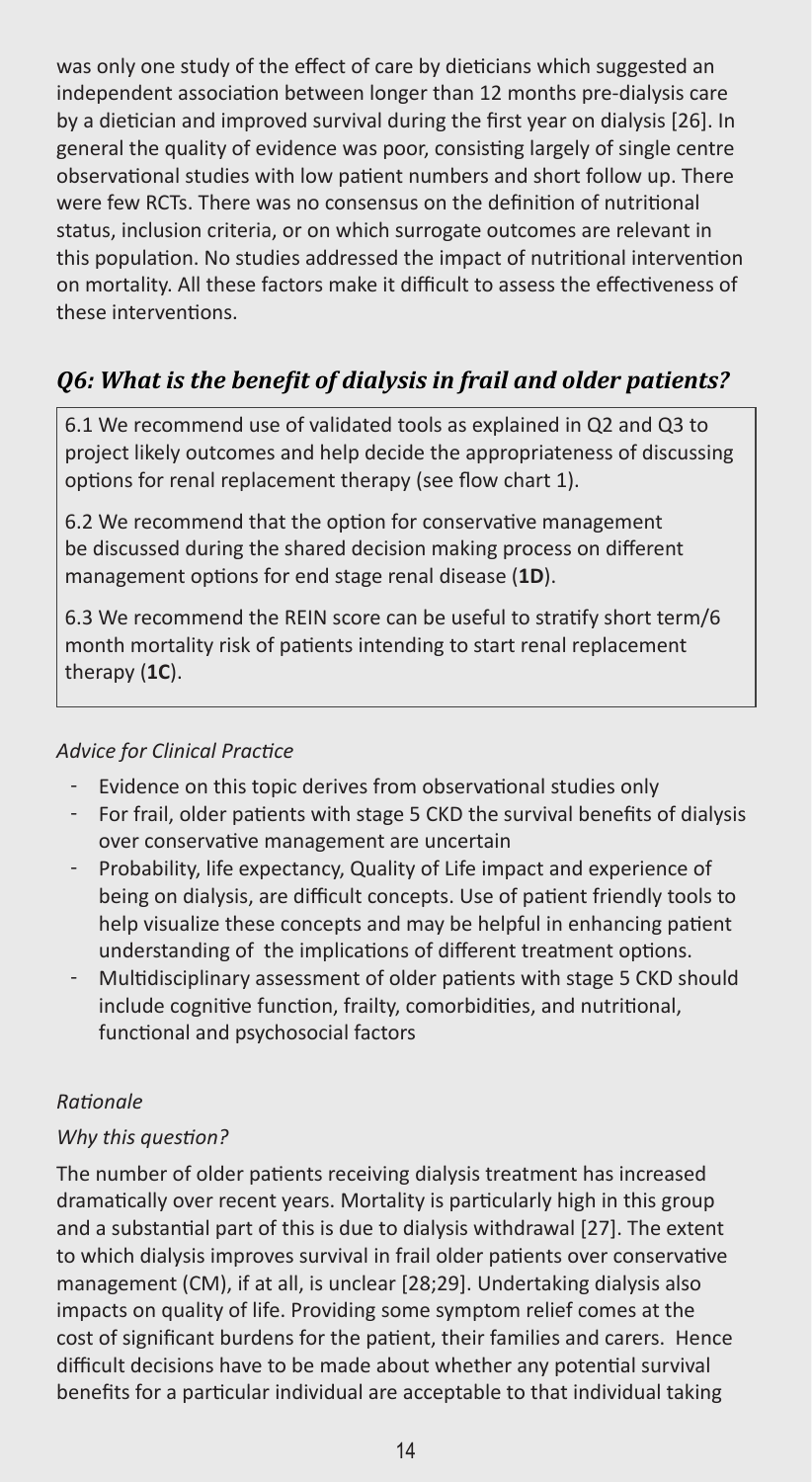into consideration the rigours of the treatment. Studies on decisions about the appropriateness of dialysis for patients with frailty, advanced age and high co-morbidity have demonstrated wide discrepancies in clinician, patient and carer choices. Hence this question was posed as part of the guideline to try to support clinicians in helping patients faced with this common, complex and challenging decision.

The guideline development group considers that there are sufficient data to indicate that CM may be a viable treatment option for older and/or co-morbid and/or poor functional status which may not adversely affect survival or QoL. Choosing CM over dialysis may avoid hospital admissions and improve access to palliative care. However the evidence derives from observational studies only. These were of variable size and quality. Populations were defined by different criteria, measuring different outcomes over different time periods in different eras. There was no consistent definition of CM. Most studies defined patients only according to age. Frailty was formally assessed in only one study [30]. Decisions about whether to opt for dialysis or not should take place some considerable time before dialysis may be necessary. There are validated tools which can guide shared decision making. The 4-variable Kidney Failure Risk Equation [4] and Bansal equation [6] (see Questions 2 and 3) inform assessment of the competing risks of progression of kidney failure and death in those with advanced CKD (Flowchart 1). The REIN score [7](see Question 3) estimates short-term mortality risk should dialysis be embarked on. Tools to assist shared decision making are also available. Visual tools may help patients understand risks [31].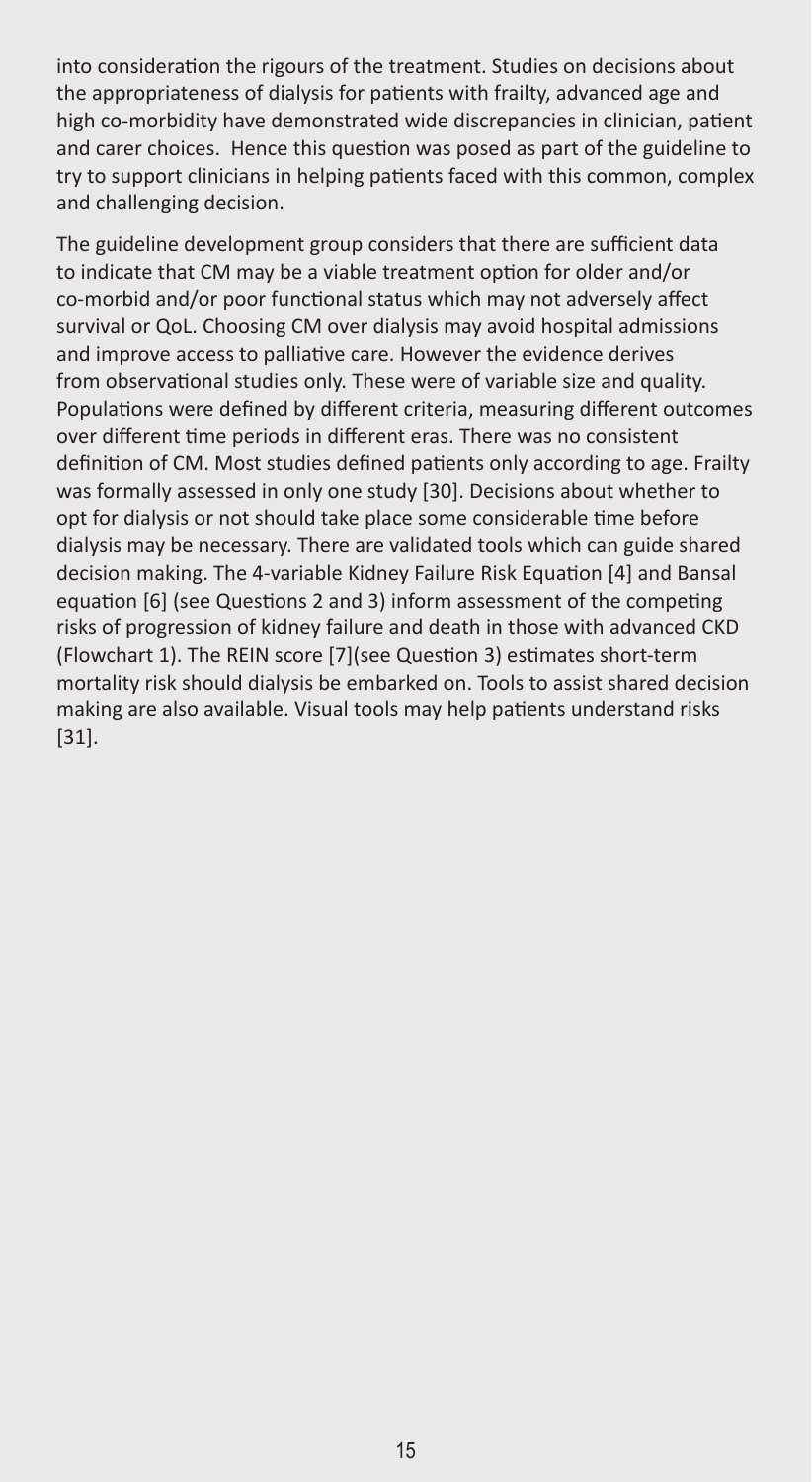## **Reference List**

- 1. ERBP: Clinical Practice Guideline on management of older patients with chronic kidney disease stage 3b or higher (eGFR<45ml/min). Nephrology, Dialysis, Transplantation 2016.
- 2. van der Veer SN, van BW, Bernaert P, Bolignano D, Brown EA, Covic A, Farrington K, Jager KJ, Kooman J, Macias-Nunez JF, Mooney A, van Munster BC, Topinkova E, Van Den Noortgate NJ, Wirnsberger G, Michel JP, Nistor I: Priority topics for European multidisciplinary guidelines on the management of chronic kidney disease in older adults. Int Urol Nephrol 2016;48:859-869.
- 3. Nagler EV, Webster AC, Bolignano D, Haller MC, Nistor I, van der Veer SN, Fouque D, van BW: European Renal Best Practice (ERBP) Guideline development methodology: towards the best possible guidelines. Nephrol Dial Transplant 2014;29:731-738.
- 4. Tangri N, Grams ME, Levey AS, Coresh J, Appel LJ, Astor BC, Chodick G, Collins AJ, Djurdjev O, Elley CR, Evans M, Garg AX, Hallan SI, Inker LA, Ito S, Jee SH, Kovesdy CP, Kronenberg F, Heerspink HJ, Marks A, Nadkarni GN, Navaneethan SD, Nelson RG, Titze S, Sarnak MJ, Stengel B, Woodward M, Iseki K: Multinational Assessment of Accuracy of Equations for Predicting Risk of Kidney Failure: A Meta-analysis. JAMA 2016;315:164-174.
- 5. Tangri N, Stevens LA, Griffith J, Tighiouart H, Djurdjev O, Naimark D, Levin A, Levey AS: A predictive model for progression of chronic kidney disease to kidney failure. JAMA 2011;305:1553-1559.
- 6. Bansal N, Katz R, De Boer IH, Peralta CA, Fried LF, Siscovick DS, Rifkin DE, Hirsch C, Cummings SR, Harris TB, Kritchevsky SB, Sarnak MJ, Shlipak MG, Ix JH: Development and validation of a model to predict 5-year risk of death without ESRD among older adults with CKD. Clin J Am Soc Nephrol 2015;10:363-371.
- 7. Couchoud CG, Beuscart JB, Aldigier JC, Brunet PJ, Moranne OP: Development of a risk stratification algorithm to improve patient-centered care and decision making for incident elderly patients with end-stage renal disease. Kidney Int 2015;88:1178-1186.
- 8. Coresh J, Selvin E, Stevens LA, Manzi J, Kusek JW, Eggers P, Van LF, Levey AS: Prevalence of chronic kidney disease in the United States. JAMA 2007;298:2038- 2047.
- 9. Hallan SI, Dahl K, Oien CM, Grootendorst DC, Aasberg A, Holmen J, Dekker FW: Screening strategies for chronic kidney disease in the general population: followup of cross sectional health survey. BMJ 2006;333:1047.
- 10. Johnson ES, Thorp ML, Platt RW, Smith DH: Predicting the risk of dialysis and transplant among patients with CKD: a retrospective cohort study. Am J Kidney Dis 2008;52:653-660.
- 11. Johnson ES, Thorp ML, Yang X, Charansonney OL, Smith DH: Predicting renal replacement therapy and mortality in CKD. Am J Kidney Dis 2007;50:559-565.
- 12. Li L, Astor BC, Lewis J, Hu B, Appel LJ, Lipkowitz MS, Toto RD, Wang X, Wright JT, Jr., Greene TH: Longitudinal progression trajectory of GFR among patients with CKD. Am J Kidney Dis 2012;59:504-512.
- 13. Coca SG, Singanamala S, Parikh CR: Chronic kidney disease after acute kidney injury: a systematic review and meta-analysis. Kidney Int 2012;81:442-448.
- 14. O'Hare AM, Choi AI, Bertenthal D, Bacchetti P, Garg AX, Kaufman JS, Walter LC, Mehta KM, Steinman MA, Allon M, McClellan WM, Landefeld CS: Age affects outcomes in chronic kidney disease. J Am Soc Nephrol 2007;18:2758-2765.
- 15. Rockwood K, Song X, MacKnight C, Bergman H, Hogan DB, McDowell I, Mitnitski A: A global clinical measure of fitness and frailty in elderly people. CMAJ 2005;173:489-495.
- 16. Couchoud C, Labeeuw M, Moranne O, Allot V, Esnault V, Frimat L, Stengel B: A clinical score to predict 6-month prognosis in elderly patients starting dialysis for end-stage renal disease. Nephrol Dial Transplant 2009;24:1553-1561.
- 17. Painter P, Roshanravan B: The association of physical activity and physical function with clinical outcomes in adults with chronic kidney disease. Curr Opin Nephrol Hypertens 2013;22:615-623.
- 18. Heiwe S, Jacobson SH: Exercise training in adults with CKD: a systematic review and meta-analysis. Am J Kidney Dis 2014;64:383-393.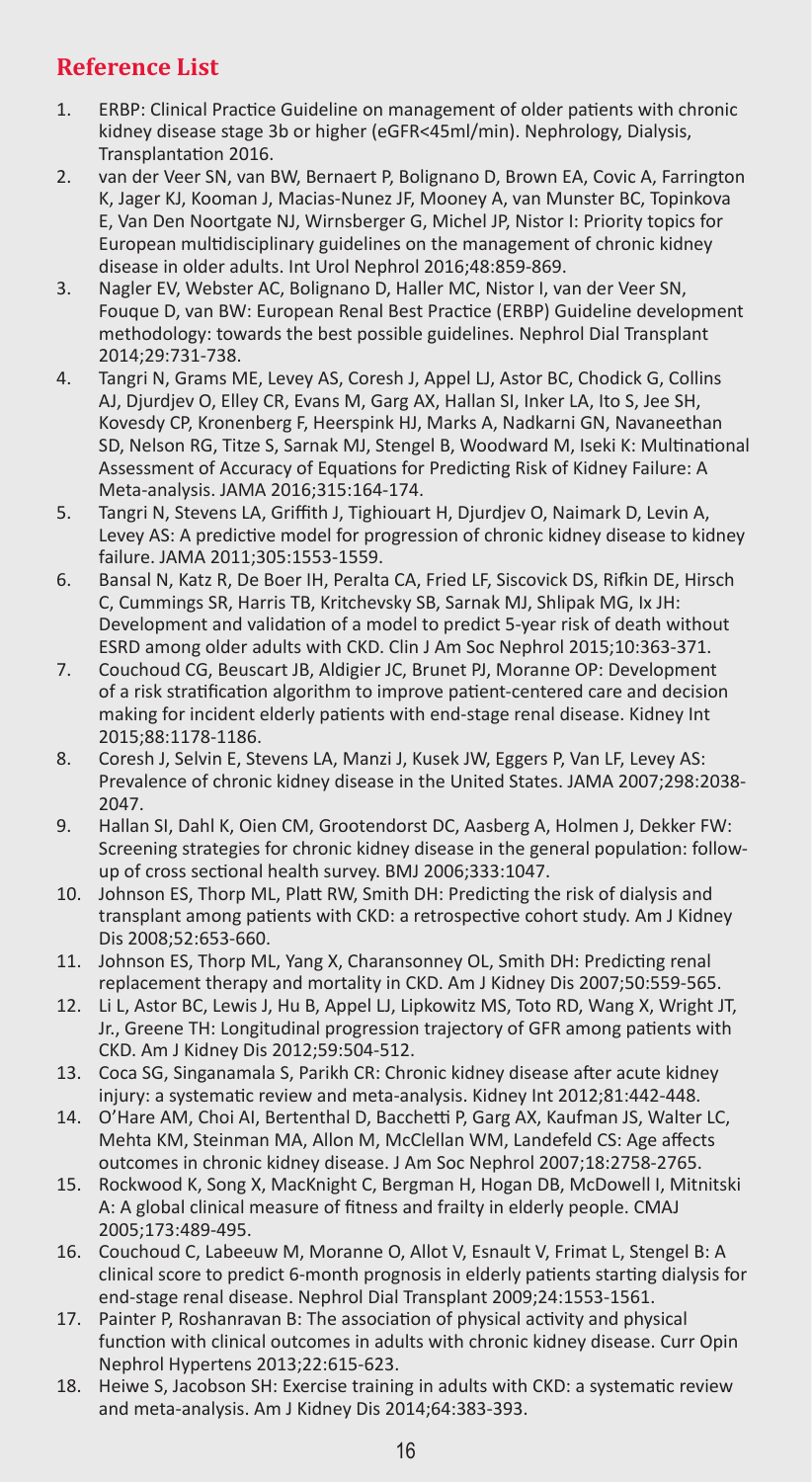- 19. Painter P, Marcus RL: Assessing physical function and physical activity in patients with CKD. Clin J Am Soc Nephrol 2013;8:861-872.
- 20. Johansson L, Fouque D, Bellizzi V, Chauveau P, Kolko A, Molina P, Sezer S, Ter Wee PM, Teta D, Carrero JJ: As we grow old: nutritional considerations for older patients on dialysis. Nephrol Dial Transplant 2016.
- 21. Ikizler TA, Cano NJ, Franch H, Fouque D, Himmelfarb J, Kalantar-Zadeh K, Kuhlmann MK, Stenvinkel P, TerWee P, Teta D, Wang AY, Wanner C: Prevention and treatment of protein energy wasting in chronic kidney disease patients: a consensus statement by the International Society of Renal Nutrition and Metabolism. Kidney Int 2013;84:1096-1107.
- 22. Moreau-Gaudry X, Jean G, Genet L, Lataillade D, Legrand E, Kuentz F, Fouque D: A simple protein-energy wasting score predicts survival in maintenance hemodialysis patients. J Ren Nutr 2014;24:395-400.
- 23. Cano NJ, Fouque D, Roth H, Aparicio M, Azar R, Canaud B, Chauveau P, Combe C, Laville M, Leverve XM: Intradialytic parenteral nutrition does not improve survival in malnourished hemodialysis patients: a 2-year multicenter, prospective, randomized study. J Am Soc Nephrol 2007;18:2583-2591.
- 24. Verove C, Maisonneuve N, El AA, Boldron A, Azar R: Effect of the correction of metabolic acidosis on nutritional status in elderly patients with chronic renal failure. J Ren Nutr 2002;12:224-228.
- 25. Szeto CC, Wong TY, Chow KM, Leung CB, Li PK: Oral sodium bicarbonate for the treatment of metabolic acidosis in peritoneal dialysis patients: a randomized placebo-control trial. J Am Soc Nephrol 2003;14:2119-2126.
- 26. Slinin Y, Guo H, Gilbertson DT, Mau LW, Ensrud K, Collins AJ, Ishani A: Prehemodialysis care by dietitians and first-year mortality after initiation of hemodialysis. Am J Kidney Dis 2011;58:583-590.
- 27. van BW, van de Luijtgaarden MW, Brown EA, Michel JP, van Munster BC, Jager KJ, van der Veer SN: Nephrologists' perceptions regarding dialysis withdrawal and palliative care in Europe: lessons from a European Renal Best Practice survey. Nephrol Dial Transplant 2015;30:1951-1958.
- 28. O'Connor NR, Kumar P: Conservative management of end-stage renal disease without dialysis: a systematic review. J Palliat Med 2012;15:228-235.
- 29. Foote C, Kotwal S, Gallagher M, Cass A, Brown M, Jardine M: Survival outcomes of supportive care versus dialysis therapies for elderly patients with end-stage kidney disease: A systematic review and meta-analysis. Nephrology (Carlton ) 2016;21:241-253.
- 30. Rodriguez V, I, Ortega O, Hinostroza J, Cobo G, Gallar P, Mon C, Herrero JC, Ortiz M, Di GC, Oliet A, Vigil A: Geriatric assessment for therapeutic decision-making regarding renal replacement in elderly patients with advanced chronic kidney disease. Nephron Clin Pract 2014;128:73-78.
- 31. Peeters P, van BW, Veys N, Lemahieu W, De MB, De MJ: External Validation of a risk stratification model to assist shared decision making for patients starting renal replacement therapy. BMC Nephrol 2016;17:41.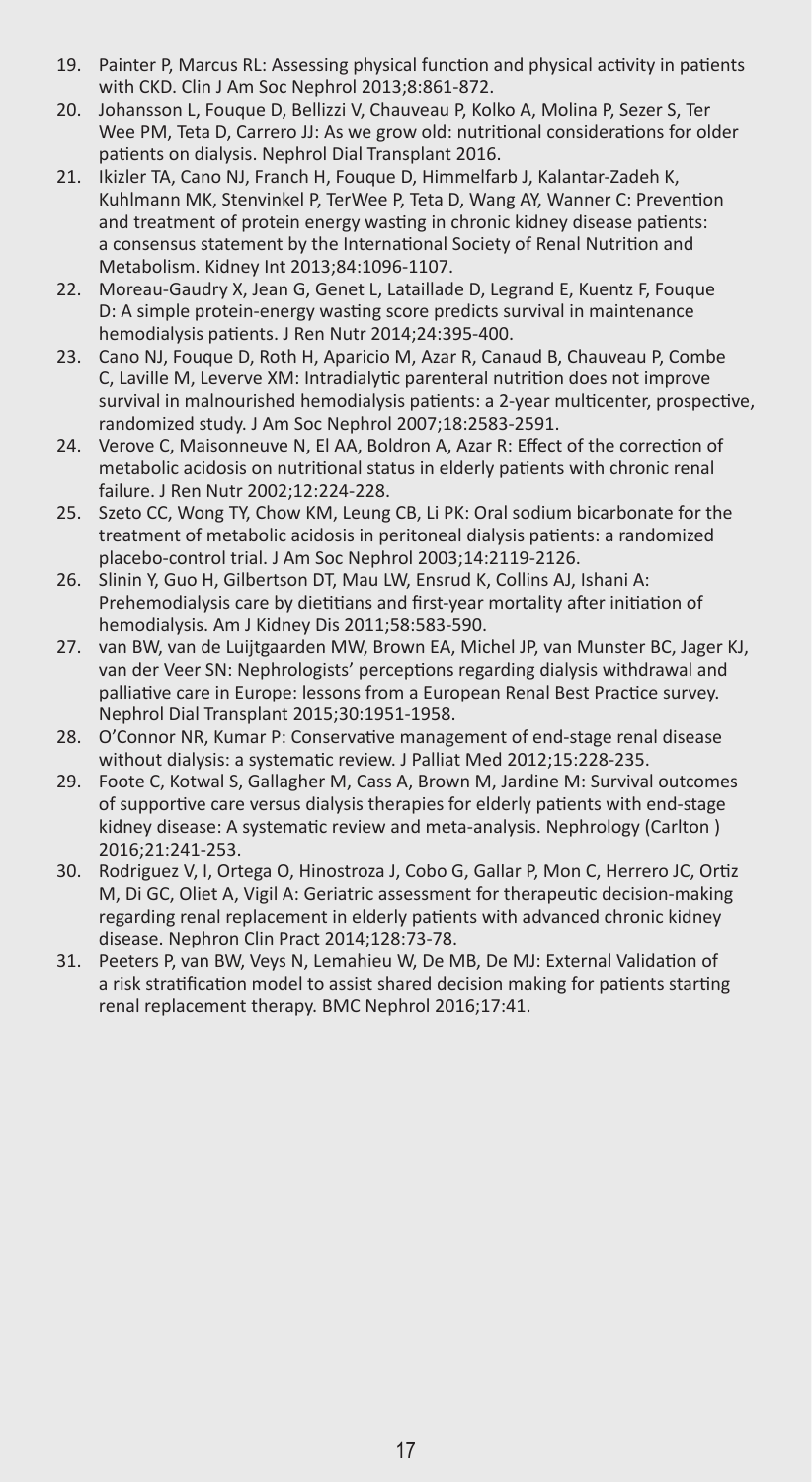# **Flowchart 1**

Proposed management pathway for older patients with advanced CKD. KRFE score is the 4-variable Kidney Failure Risk Equation (see Question 2). For Bansal and Rein Score see Question 3.

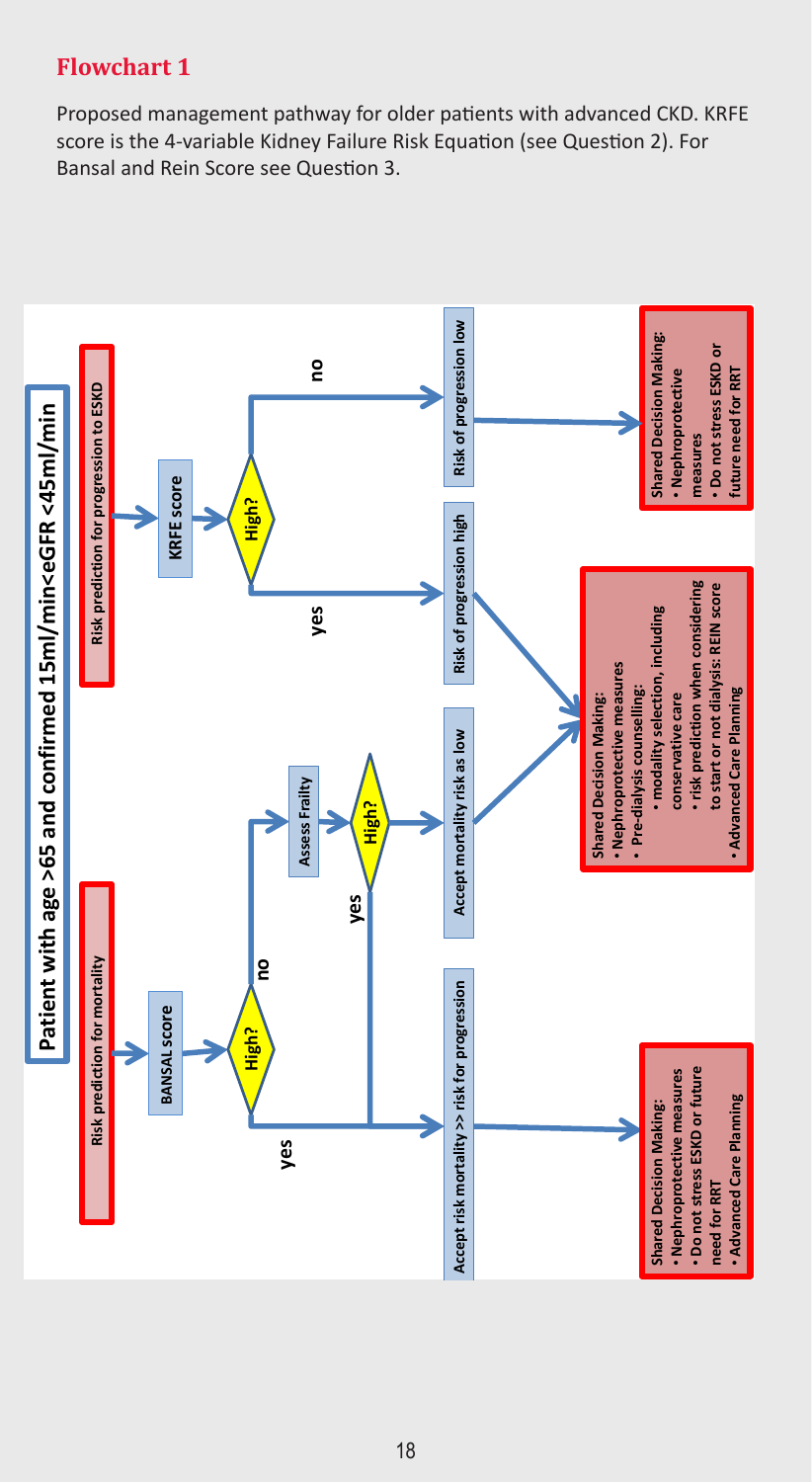# Notes: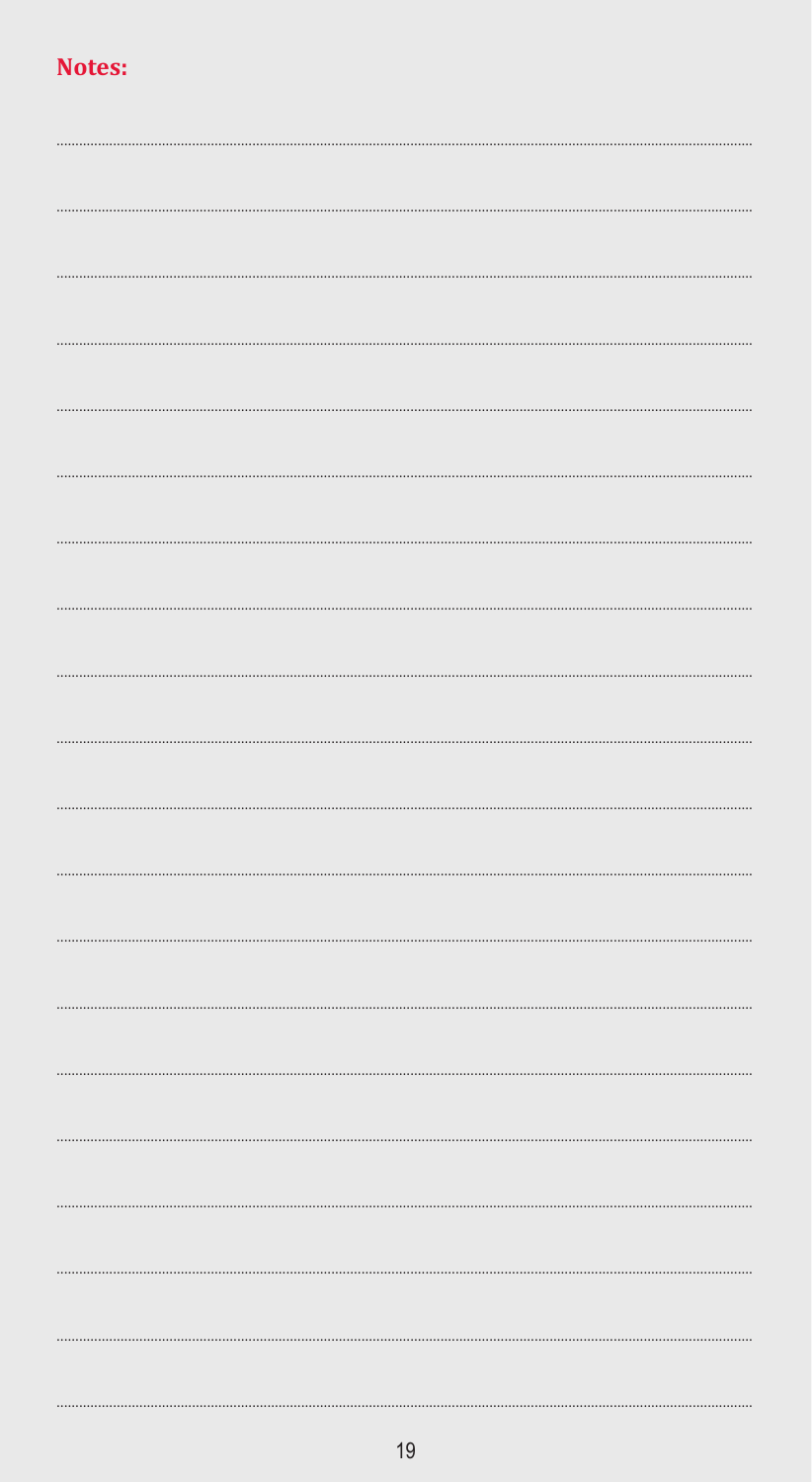# Notes: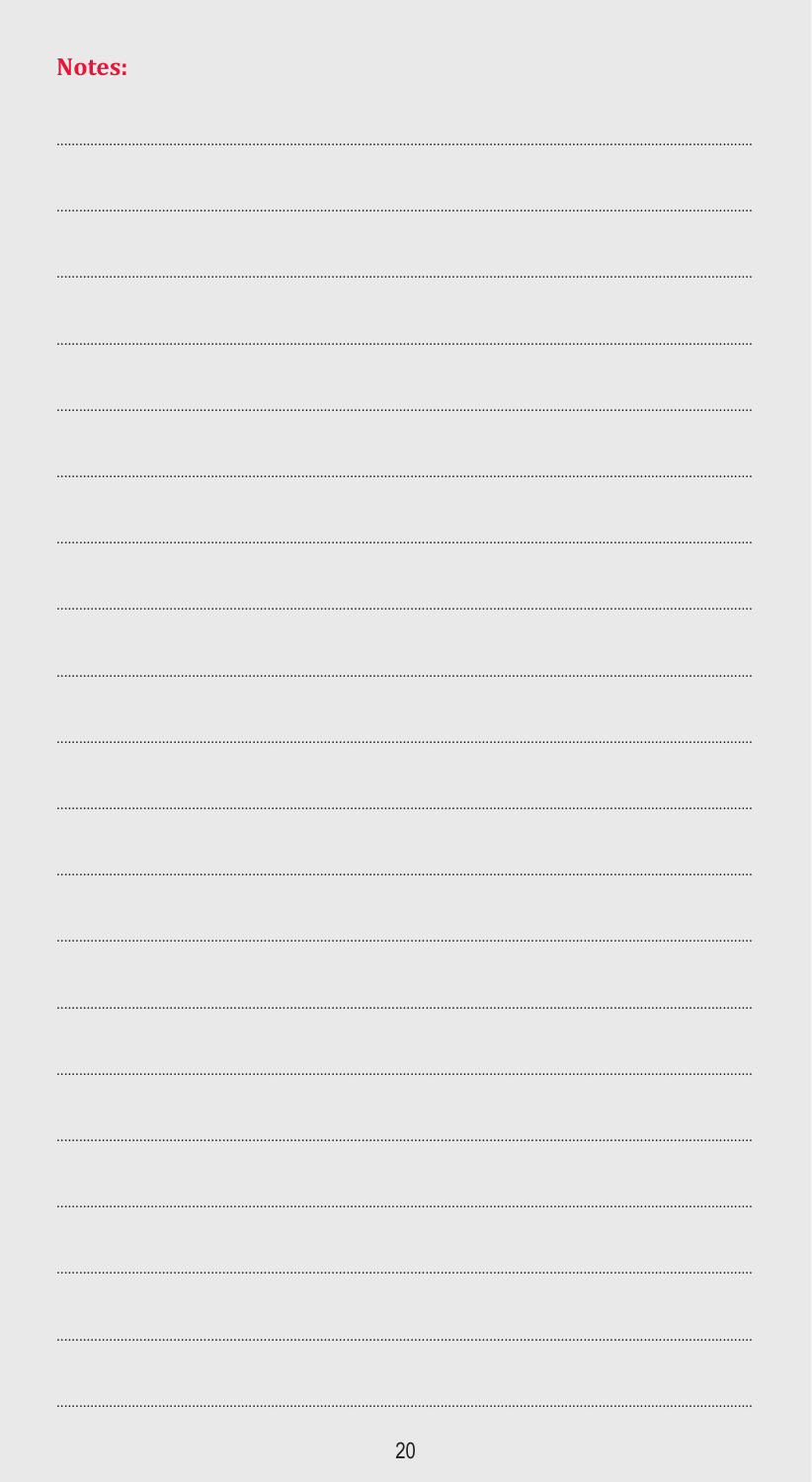# Notes: